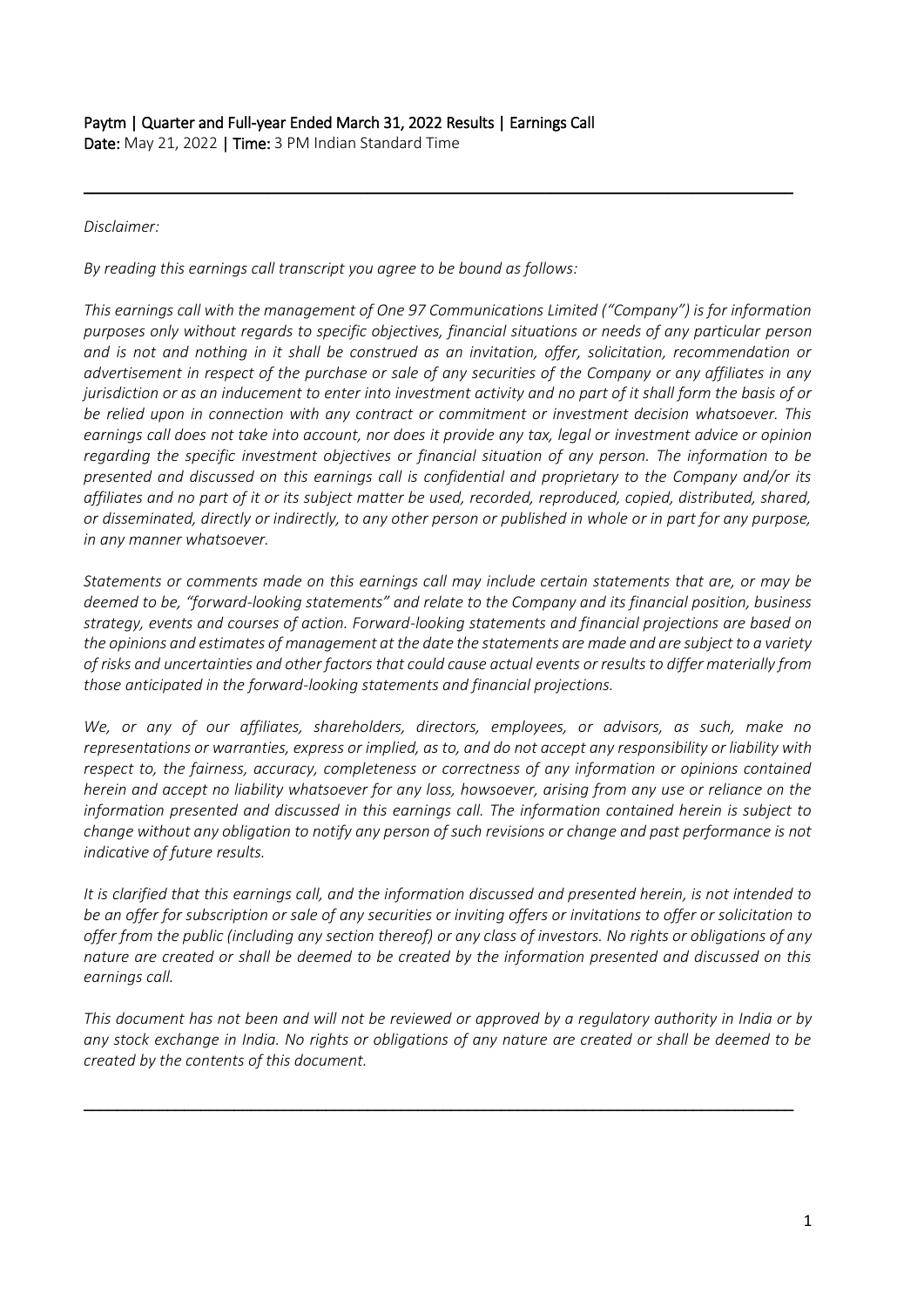**Moderator:** Thank you for joining and a warm welcome to Paytm's earnings call to discuss its financial results for the quarter and fiscal year ended March 31, 2022.

From Paytm's management team, we are today joined by Mr. Vijay Shekhar Sharma, (Founder and CEO), Mr. Madhur Deora, (President and Group CFO), Mr. Bhavesh Gupta, (CEO, Lending and Head, Offline Payments), and Mr. Anuj Mittal, (Vice President, Investor Relations).

Before we begin, a few announcements for all attendees. This earnings call is meant for the existing shareholders of Paytm, for potential investors and research analysts to discuss the Company's financial results. This call is not for media personnel. If any media representatives are attending this call, we request you to kindly drop off the call at this point. The information to be presented and discussed on this earnings call shall not be recorded, reproduced, copied or distributed in any manner whatsoever by any of the attendees. Statements or comments made on this earnings call may include forward looking statements. Actual events or results may differ materially from those anticipated in such forward looking statements. Finally, this earnings call is scheduled for 75 minutes. It will have a presentation by the management followed by Q&A. Kindly utilize the raise hand feature on your zoom dashboard if you seek to ask a question. We will unmute your line and take questions in the respective sequence of raised hands within the scheduled time. Please ensure your name is visible as first name, last name followed by your company name in brackets for us to be able to identify you. The presentation, a replay of this earnings call and a transcript will be made available on the company website subsequently. With this, I would like to request Mr. Vijay Shekhar Sharma to kindly initiate this earnings call.

**Vijay Shekhar Sharma:** Thank you everyone for joining. It's an incredible moment for all of us that we had such a great quarter. I think India is clearly demonstrating a trend of moving towards mobile payments. From Tier 1, and Tier II towns, this revolution is now reaching Tier III. We are seeing more number of consumers, more number of merchants in smaller Tier II, Tier III towns taking mobile payment as their primary way of accepting money. I believe that UPI, which is one of India's most important technology platforms, is going to grow even further in next few years, and I believe that Paytm has an advantage of taking leverage of UPI in driving more number of customers and more number of merchants on its platform. The good thing is that more number of customers are coming on Paytm and more number of merchants are coming on Paytm and we are able to drive a monetization strategy on payments too. Important to note, that we started to experiment with levying some customer surcharges on some products and we have seen tremendous uptake of that great monetization on the consumer side by adding such platform charges. And we've seen on the merchant side that merchants have started to accept payments seriously and small merchants are ready to invest, and are investing, in our cloud and device-led strategy of paying for monthly subscriptions. So basically, UPI finally has started to get monetized for us as a Company in terms of how we expected it too and how we see it being scaled in the next few quarters. You will see that the consumer payments side of revenue will grow. You will see that merchant side device-led strategy where merchants are paying for cloud, and for device subscriptions and rental is growing and it shows in this quarter's number also. It's important to note that in payments, which is our primary bet, we believe that we will be able to earn all its costs and achieve a better contribution margin for payments standalone also. Our bet is payments. Our bet is leveraging payments for disbursement and distribution of credit. I'm sure you must have noticed our phenomenal quarter numbers. I believe that payment is giving way to those customers and small businesses and merchants who did not have access, but deserved credit -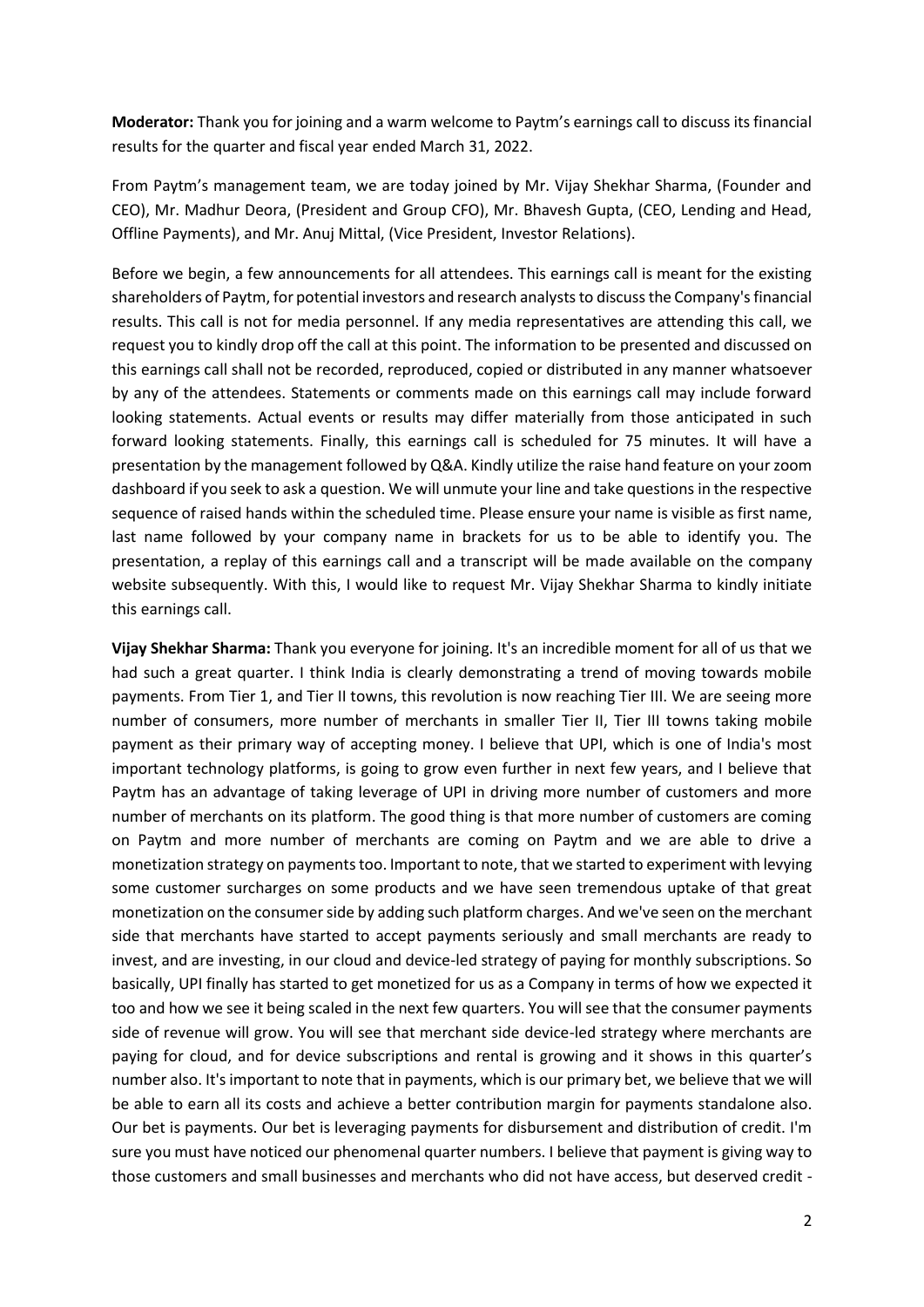meaning people who could have had higher CIBIL score or could have got better credit pricing from a formal financial institution, these are the kinds of people who are getting access to large financial institutions (who are our lenders), and our marquee lenders are getting access to this new customer base. I believe that credit, which is in its infancy, has started showing that it is a long-term sustainable space, and is going to become a pretty large business for us. Our bet is payment. Our bet is distributing credit, leveraging payments, data and access that we have. I believe that our team - which is motivated by the opportunity, which is completely inspired to see the financial inclusion and access to the formal financial services to the people who deserve it - has done incredibly well in the last quarter and this is just the beginning. You can see it from the results and you will see that in subsequent quarters and years, we will amplify our monetization, contribution margin and profitability. Like I publicly disclosed in a letter, we remain committed and I'm even more convinced that we will be delivering operating profitability - that is EBITDA before ESOP costs - by the September quarter next year. It is truly a privilege to make you explain our business and share our numbers. I will give it to Madhur for giving you a detailed presentation and we look forward to having an engaging conversation post that. Thank you.

**Madhur Deora:** Thank you, Vijay. I wanted to extend my welcome to everyone. Thank you for joining us, and thank you for following our performance closely. In the Q4 FY22 presentation, once again, we want to reiterate our mission is to bring half a billion Indians to the mainstream economy through technology led financial services. Strong growth in revenue and profitability this quarter. Our revenue from operations for this quarter was Rs. 1,541 crores, slightly more than \$200 million. This was 89% year-on-year revenue growth similar to last quarter. Our contribution profit was Rs. 539 crores, 35% of revenue, just about \$70 million and this contribution margin like in previous quarters has been growing very fast. It's a huge step change from what we did last year, ending up to 210% higher yearon-year. Our EBITDA before ESOP costs came out at Rs. 368 crores, about \$49 million, 24% of revenue. This was an improvement of Rs. 52 crores compared to the year before, and about Rs. 23 crores compared to the quarter before. In the year ending March 22, for the full year, we did 77% growth in revenue. We did about 300% growth in contribution margin and we improved our EBITDA by Rs. 137 crores. We have seen consistent growth in payments' key operating metrics; our average monthly transacting users is growing 40% year-on-year. We have also disclosed the April numbers separately, and currently stand at about 71 million and this is roughly equally driven by the growth in new user acquisition as well as consistently higher retention of transacting users, so an improvement in our cohorts. Our GMV has grown over 100% year-on-year and now it's sitting at 2.6 lakh crores and GMV from MDR bearing instruments grew 52% year-on-year. So we're seeing overall platform growth and within the platform we're also seeing growth of MDR bearing instruments. Our device deployed, which is a strategy that Vijay was talking about earlier, that merchants are getting very well served by our devices. That is up to now 2.9 million devices and we are adding roughly 800,000-900,000 devices a quarter now. Our device merchants, this is very important for us, it is strategically important, our device merchants account for more than 75% of merchant lending disbursals in the last quarter. This is our payment services; our payment services revenue grew 80% year-on-year. This was driven by two major factors, growth in MDR bearing instrument GMV as well as payment devices growth. As you know we break up our payment services revenue in two parts, payment services to consumers which grew 69% to Rs 469 crores. Two major factors are growth in usage of Paytm app like I mentioned earlier the MTU has grown 40% year-on-year as well as growth of bill payments use cases. We're seeing rapid scale up of adoption of bill payments use cases. Payment services to merchants are up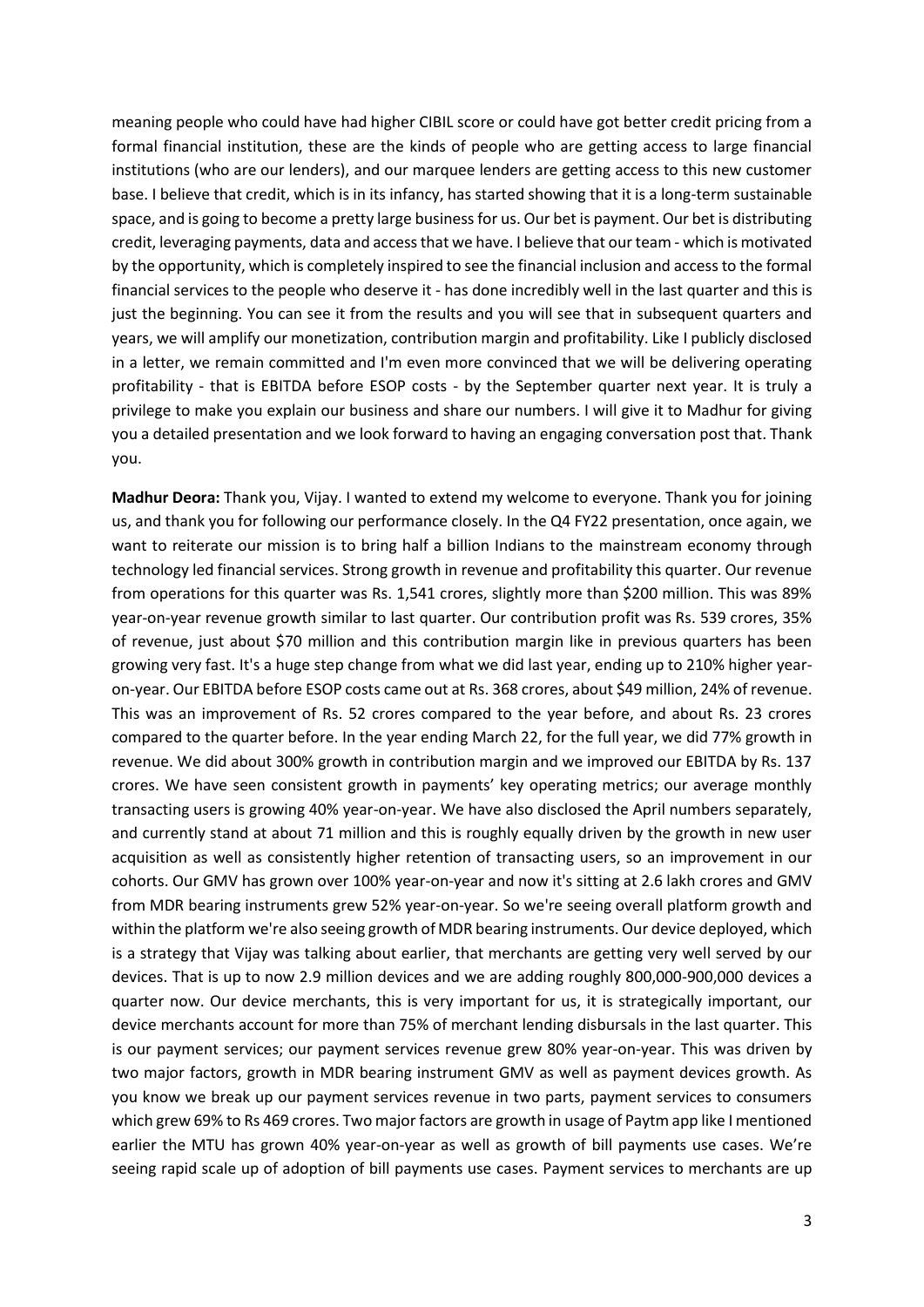90% year-on-year to Rs. 572 crores, again growth in MDR bearing instruments both in the online space and the offline space. We are seeing the growth in payment devices like I mentioned earlier. There is a little bit of seasonality impact in the Q-and-Q trend purely because in the last quarter we had the positive impact of the festive season, but 80% payment revenue growth year-on-year. Our financial services revenue was driven by healthy growth in loans disbursement. Our financial services revenue grew 340% year-on-year and is now doing Rs. 168 crores or \$22 million, for the quarter. Financial services include loans, equity trading and insurance. The major part of this is from lending as all of you know and I'll turn it over to Bhavesh to maybe walk us through the next three slides.

**Bhavesh Gupta:** Thank you, Madhur. Good afternoon, everybody. Madhur, if you could go to the next slide, please. Yeah, thank you. So our total value of loans disbursed as you can see, last quarter was about Rs 3,500 crores plus. We do believe that this trajectory that we have seen is coming on a back of March 21 when we were a bit nascent in our business so definitely that looks very robust at 400%, but quarter-on-quarter also, as you can see we are growing almost at about 50% and we continue to see this trend as very healthy across business and products. Our number of loans is something that we index ourselves on because the entire focus of the management team, of the credit business is to see that we're getting more and more merchants and consumers is the mainstream ecosystem of getting credit. So 1.4 million loans in March 2021 has grown to 6.5 million loans and you must have seen our April announcements in which we see this trajectory moving forward at about 2.6 million loans for the month. So purely from a trendline basis also - this is continuing to be a business where we are seeing very good momentum and still at a very, very small penetration to overall MTU. Just going into a bit of detail, Paytm Postpaid, which is our BNPL, has had two important shifts over the last quarter. In Quarter 3 (ending December 31, 2021) we had called out that we were at close to about 3.5 million merchants who were accepting Paytm Postpaid. I'm glad to inform you that now the acceptance of Paytm Postpaid has moved to more than 9 million merchants. This makes the acceptance of our consumer credit instrument in the country the highest ever because the credit card acceptance is still fairly low and hence Paytm Postpaid acceptance across 9 million plus merchants and growing makes it a very significant move in making Paytm Postpaid a marquee market product for Paytm. Overall on the disbursement side, we saw 400% plus growth. Rs 2,183 crores all what we ended up disbursing. This trend again continues. As you can see quarter-on-quarter, we are seeing a very healthy growth almost at a rate of 100% and we again see that as we move into April and beyond we're seeing this growth continue. Large part of 6.5 million loans have come through Paytm Postpaid, so 6.4 million loans are in the form of Paytm Postpaid and we're also seeing now the ticket sizes start to grow because the book is maturing with our partners and we do find that on a month-on-month basis, the ticket sizes are starting to marginally go up and we do believe this trend will continue and next quarter hopefully we'll see a much better ticket size as the book is maturing. The good piece here is that our personal loan business, which last year same time was just in its infancy and the first quarter of launch, has shown a massive growth from a very small business of Rs. 68 crores now touching almost Rs. 800 crores and in the month of April it is further grown very, very nicely and robustly. The important part of the Paytm Personal loan business is that it is pegged on the Paytm Postpaid customers and I'm happy to inform that almost 50% plus of our personal loan business is coming from the existing Paytm postpaid customers who are actually upgrading themselves and taking a personal loan and personal loan continues to be a product in which we have a very decent ticket size, almost touching Rs. 100,000 and we also have a very good take rate, because this is a product in which we are not only making the service revenue and distribution revenue, but also we have a decent portfolio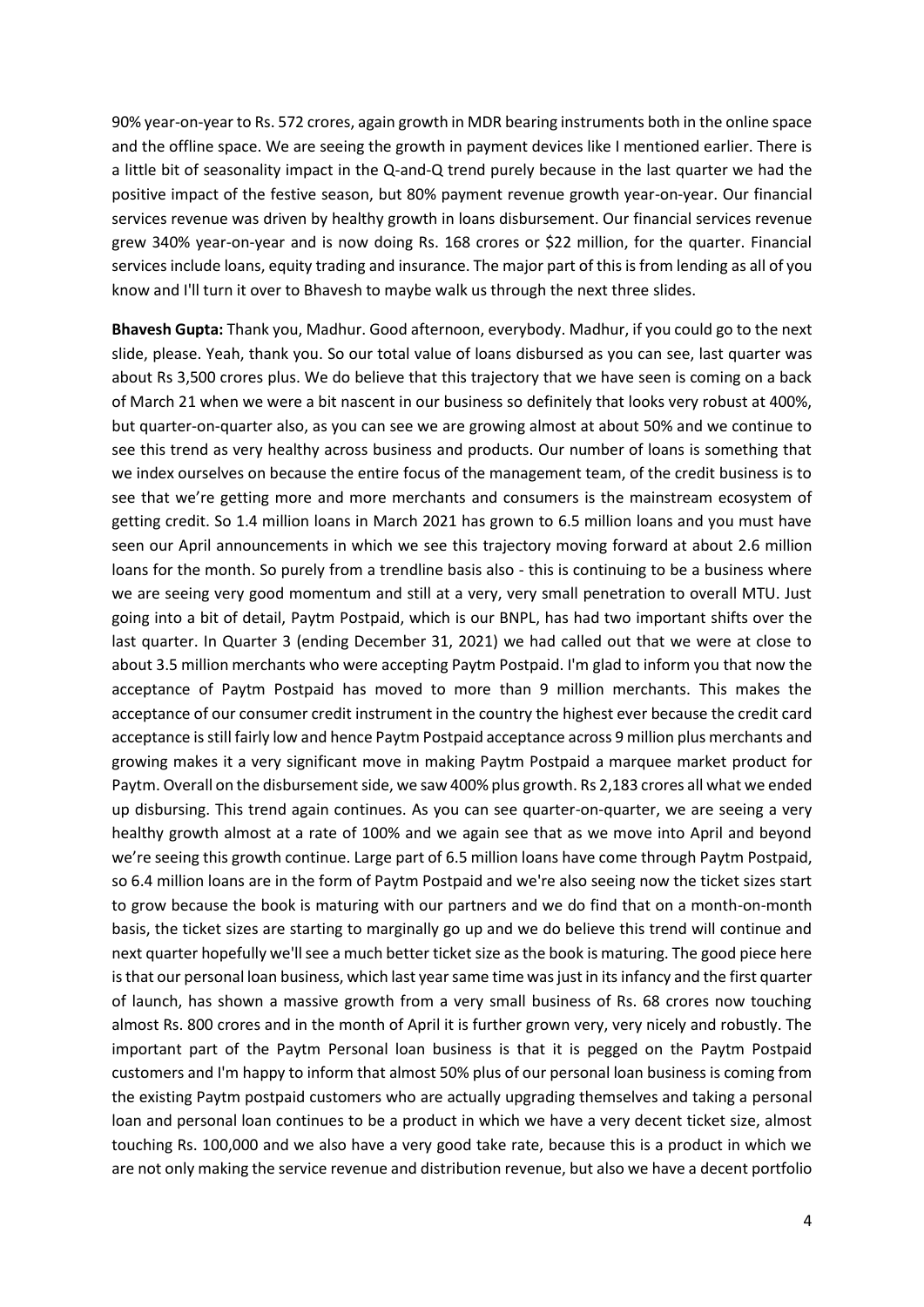upside. The third business for us is merchant loans. Merchant loans have been a bit wobbly thanks to COVID wherein we've had some stop-start arrangements in merchant loans. We've had Quarter 4, as the only quarter so far I would say, wherein some part of January, in which we again had a small scare, of COVID break fee. But if you look at the Quarter 4 - this is a sign of how this merchant loan business will perform for us. I'm again happy to inform you that we've seen almost 200% growth in the merchant business. This is a mature business. We've been doing this business for more than two years. So the book has been revolved by almost two times. This Rs. 565 crores is largely coming to us from our devices merchants. 78% of our business that we are originating is from our device merchants, and as devices businesses is gaining momentum and strength, we do believe that this particular trajectory of growth will only become better and if April numbers are to go by, this is a business which hopefully in Quarter 1 of next fiscal should start looking even better than what we've seen in Quarter 4. The other important aspect of this business has been that we are already seeing a great adoption of the product with our merchants. More than 50% of our value of loans that we're disbursing is coming as the second loan that a merchant is taking on our platform. So it does two things for us. (a) It demonstrates the stickiness of the merchant on the Paytm payment platform. So we do continue to get subscription revenue, because these merchants are devices merchants and (b) the merchant appreciates the product and is coming back to us and making sure that we're getting the second loan and maybe hopefully the third loan business. Quick sense of the portfolio. I do understand that we all understand this part that Paytm does not take any kind of credit risk. Our model is very simple: we are distributors and marketers of loans, we do servicing of loans and we also have collections outsourcing agreement with a lending partner for most of our businesses, through which we have an upside that we get if the portfolio was to perform better than what the lender would expect to. Quarter 3, we declared this metric. I'm happy to inform you that the Quarter 4 metric continues to be as robust. We're not seeing any deterioration of any kind of metric that lenders are actually looking at this portfolio for. These are indicative metrics because we manage collections, so we understand the bouncing that is happening. We also understand the bucket evolutions that are happening. The expected credit loss, the number that we're quoting here, is a number, that cumulatively we understand from our partners is what they're providing for. I can only say this here in utmost confidence, so far what we've seen over the last year on a static pool basis that the net credit loss is much lower than expected credit loss being called out here by our partners, but we continue to maintain a very conservative approach in making sure that our partners are clearly aligned to what the risk practices that they would like the portfolio to be generated for and hence always maintain the ECL number as far as the benchmark is concerned, while our incentives are linked to the portfolio performance of net credit losses.

**Madhur Deora:** Thank you Bhavesh. A quick word on our commerce and cloud business; this grew 61% year-on-year for revenues, roughly Rs. 320 crores in the last quarter. The cloud business grew at 88% to Rs. 217 crores. We saw strong growth across all of our business lines, particularly advertising, credit card, and cloud services. Our commerce business grew 24% year-on-year, slightly slower than the rest of our businesses. The main reason for that was the impact of Omicron for three or four weeks, obviously travel and entertainment get hit the most. There's a bunch of outside data, for example the amount of domestic air travel and so on, which sort of validates the fact that travel and entertainment sectors were impacted in the last quarter. Despite that we grew 24% year-on-year. Our Q-on-Q impact was on account of the festive season in the previous quarter. These are our financial numbers, which all of you have available in our earnings release. I just wanted to call out a few things.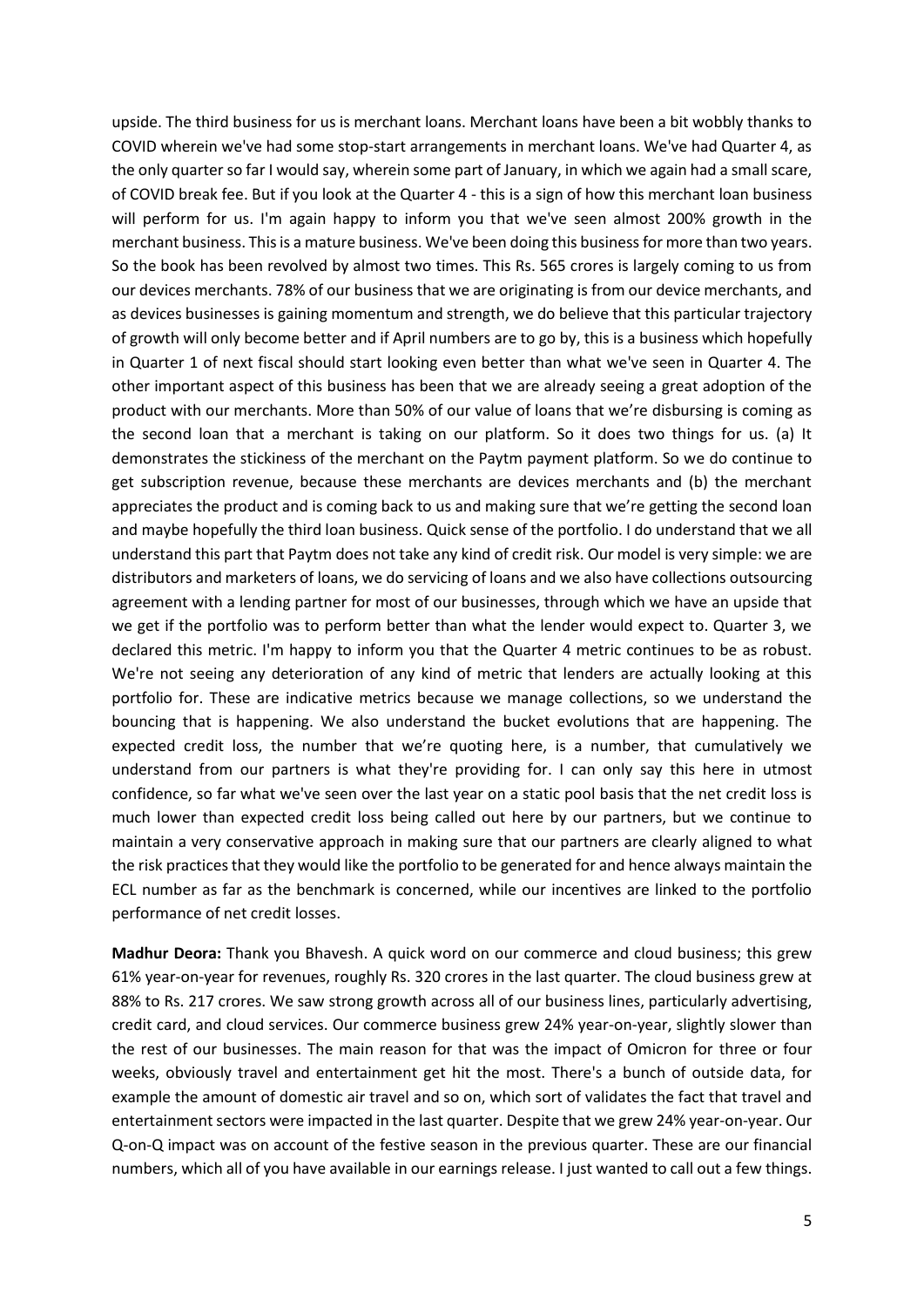Our payment processing charges grew only 52% year-on-year whereas our payments revenue, as you saw earlier grew about 80% year-on-year. That is a significant job that we are seeing contributing to operating leverage and profitability. Three main reasons, we continue to optimize transaction routing to lower cost payment gateways. We are seeing great improvements in our transaction rates with our partner banks. We are in active discussion and negotiations with them. And we also see an increase in the share of low cost instruments and mix, including for wallet loading. UPI benefits us, when customers use UPI for wallet loading, that is financially beneficial for us. On contribution profit, we're seeing a strong growth in contribution driven by margin improvements in payments, largely because of what I mentioned earlier about payments processing charges, not growing as fast as revenues. And we're also seeing a huge increase in the share of high margin offerings such as lending and cloud. Quick bridge from contribution margin to EBITDA. Like I mentioned earlier, our EBITDA improved by 12% year-on-year. Our marketing cost has declined, 21% on a quarter-on-quarter basis, despite investments in sponsorship, because we had a lot of cricket matches last quarter and growth in user base. Our Q1 has also got a lot of cricket, including IPL and international matches. So we expect marketing costs to remain high in this quarter. Employee cost, we made significant investments in FY 22 in our sales team for merchant acquisition and in our technology teams, which is why our employee costs went up 64% year-on-year. On a full-year basis that went up 51% year-on-year. And we'll talk a little bit more about the trends there. We do believe that our current headcount is sufficient to support our growth plans for next year. So that's an important phase of our company, where we added a large number of employees in the last year, but we don't expect our headcount to go up from here. And as a result of this, like I mentioned, our EBITDA improved by 12% year-on-year. As a percentage of revenue, it improved to 24% from 51%. So obviously, we're seeing a step change in EBITDA margin as well. Finally, just to wrap up, we are on track to achieve operating profitability by the September 2023 quarter like Vijay mentioned, as defined by EBITDA before ESOP costs. I want to just summarize some trends in our business. We are seeing a consistently growing and engaged customer and merchant base like Vijay mentioned. Customer monetization is gaining momentum. We're seeing that growing engagement on our platform, regardless of which payment instrument it is through, gives us monetization opportunities across payment, lending and commerce. Similarly, on the merchant side, our merchants will start their journey from free products, such as QR code, are increasingly adopting device subscriptions and lending which are obviously monetizable products for us and very high contribution margin. We also see an attractive upsell opportunity via lending. We disclosed earlier this week that we have now hit the run rate of Rs. 20,000 crores of annualized lending disbursals through our platform. On our revenue growth and operating leverage trends we're seeing 89% growth yearon-year. We expect this strong momentum in revenue growth to continue. We're seeing clear trends in contribution margin improvement, 21%, same period last year to now 35% and we are saying now that we expect to see continued improvements in contribution margins. On indirect expenses, I want to call out those two investments that I mentioned on the previous page, marketing expenses to drive MTU growth at 40% year-on-year and employee cost to drive device deployments to somewhere between 800,000 to a million devices per quarter and investments in technology. And we are saying now that we expect moderation in indirect cost growth going forward and we expect the trajectory of EBITDA improvement will steepen starting next quarter. I finally wanted to give two quick updates. One is a sort of clarification. You will see in our income statement below net profit in other comprehensive income that we have seen a gain of \$125 million. That is because of the revaluation of our stock acquisition rights in PayPay. That is not impacting our net income positively but it is impacting our other comprehensive income positively. We believe that our stake in PayPay is very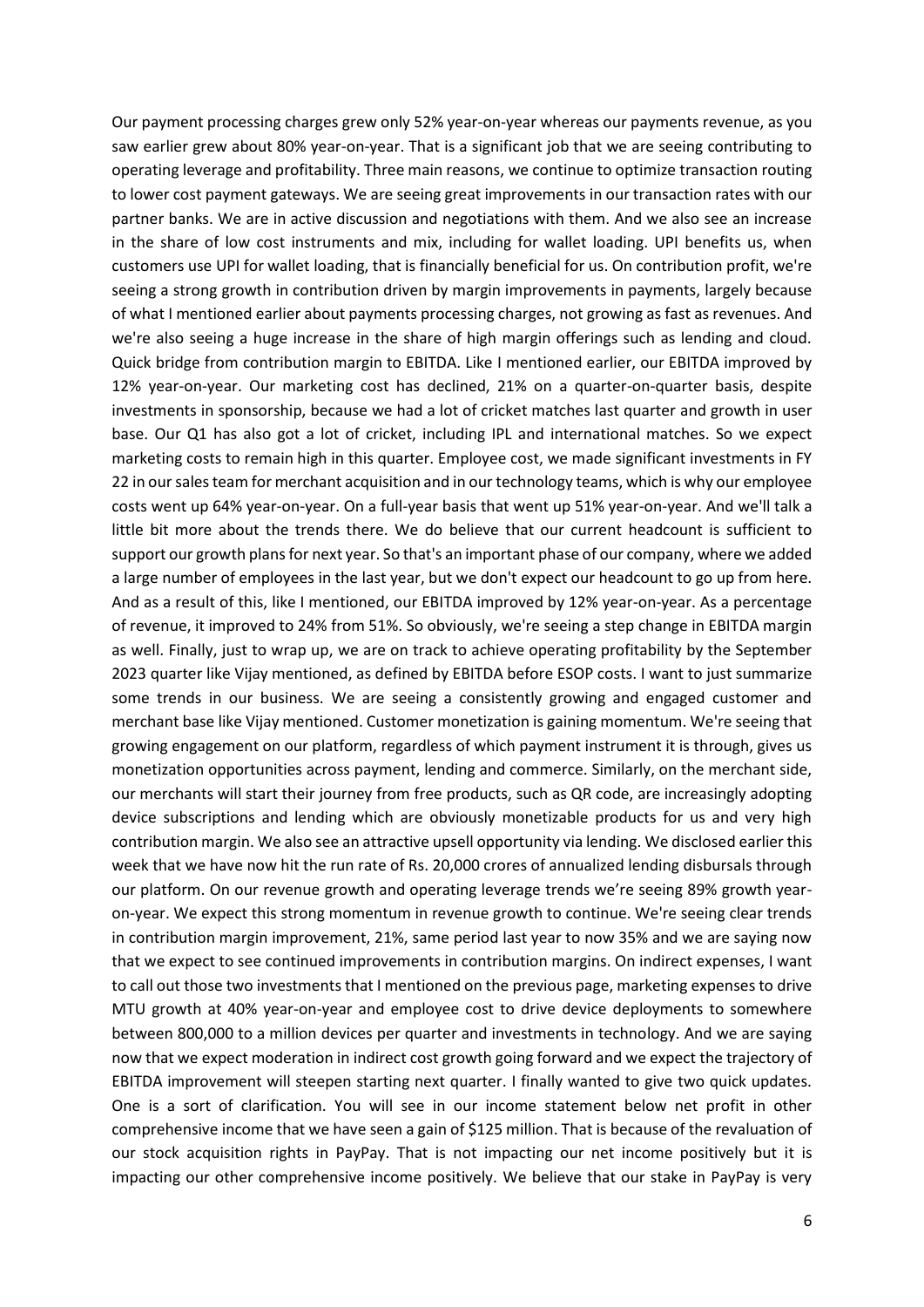valuable. Secondly, a couple of weeks ago we had done a press release that we are going to go down the general insurance route through an organic route. Our board last night has approved that we will invest Rs. 950 crores over the next 10 years in our general insurance venture. So those are two material updates, which I wanted to share towards the end of this call. And with that, I'll hand it back to the moderator.

**Moderator:** Thank you Mr. Deora. We will now proceed to Q&A. If you wish to ask a question, kindly utilize the raise hand feature on your zoom dashboard. We will unmute your line and take your question in the sequence of raised hands. However, a reminder to please have your first name, last name followed by your company name in brackets visible at all times. Only then would we be able to identify you and take your question. With that the first question of the session would be from Mr. Sachin Salgaonkar from Bank of America. Sachin your line is unmuted.

**Sachin Salgaonkar:** Thank you for the opportunity. I have a few questions. First question Madhur if it is possible for you to give a breakup between UPI and non- UPI GMV and to Vijay's point in opening remarks where he mentioned that you guys are experimenting with some levying surcharges and some of the other things. So a rough take rate on both of them would be helpful.

**Madhur Deora:** Sachin on UPI versus non-UPI split, we have not disclosed that. We have told folks that UPI is slightly more than 50%. But that is not a number that we are disclosing. On levying of convenience fee, this has been sort of an ongoing activity. For example, we started with levying charges on credit card to wallet add money and we're just expanding the scope of that wherever we think the customers are happy to pay for the convenience that we offer. I think the best thing to get a sense of that is to just look at the difference between our non-UPI GMV growth and our revenue. Vast majority of that comes from an increase in take rates.

**Sachin Salgaonkar:** Thank you. Second question, clearly a great work in terms of reducing the payment processing charges. So the question out here is how much room for further optimization and how low could this go as a percentage of GMV?

**Madhur Deora:** We expect to, as a percentage of revenue, and as a percentage of GMV for this to continue to improve. For the same three factors that I mentioned, those trends are ongoing trends, transaction routing continues to keep getting better. Our transaction rates continue to get better and the transaction mix continues to improve in our favor. We believe that all three trends should continue to contribute and our payments revenue should grow faster than our payment processing charges.

**Sachin Salgaonkar:** So would this be the primary line which shows perhaps the biggest delta going ahead from a cost perspective?

**Madhur Deora:** When you think about payment contribution margin, that is correct. Obviously, there are other reasons why contribution margin is growing very fast, which is the mix of our financial services business, primarily lending, going up as a percent of revenue, and that is a higher margin business for us. And secondly, we are seeing generally speaking, improvements in our commerce and cloud business, as well as improvements in margins also in our commerce and cloud business.

**Sachin Salgaonkar:** Got it.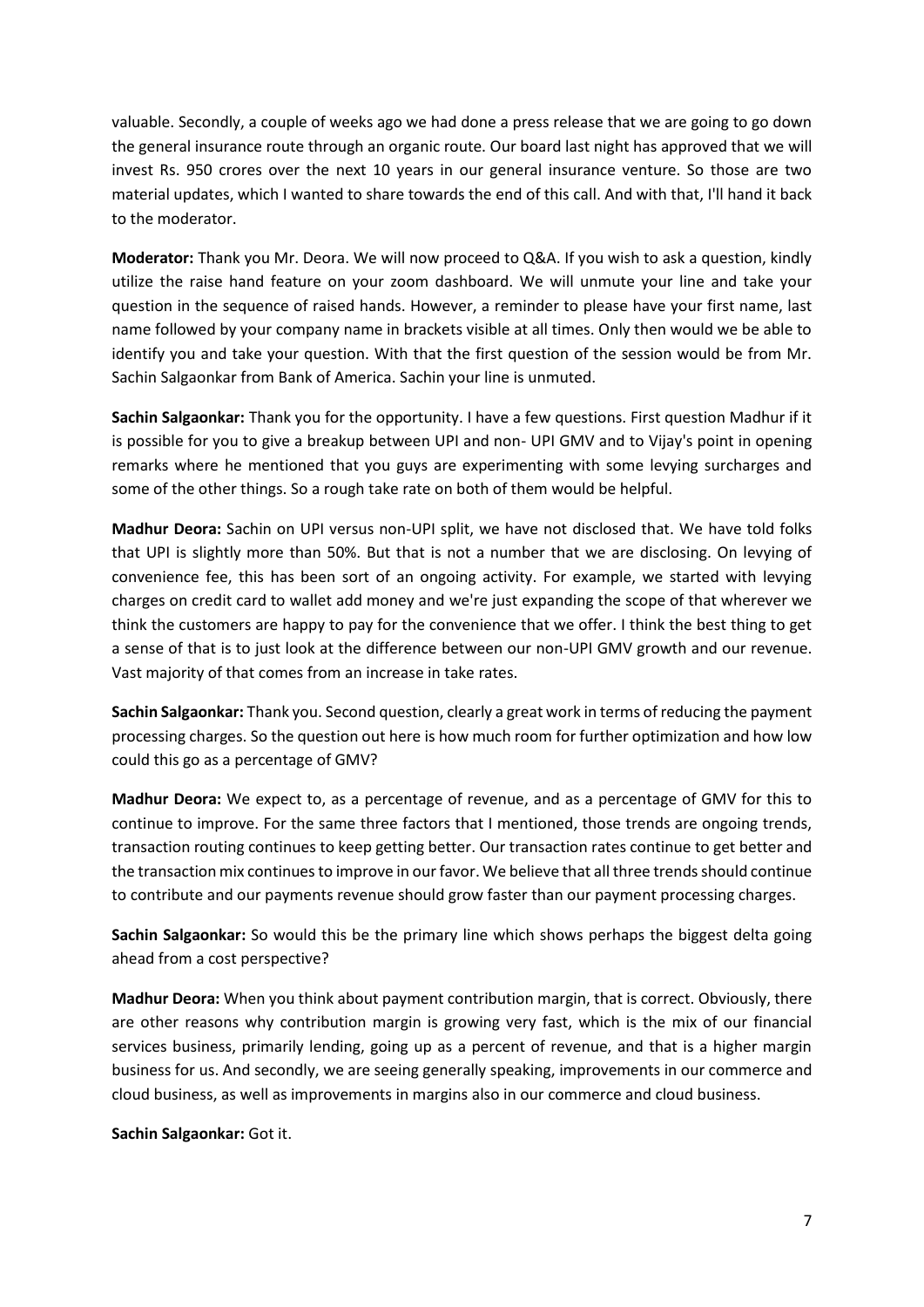**Vijay Shekhar Sharma:** I also would add Sachin that when I was talking about UPI and your earlier question that more number of merchants are ready to pay cloud, and device rental subscription and because that is coming in, the margin looks increasing and that means that our revenues are not dependent on MDR. More and more payment revenues are moving towards a large number of customers, and merchants paying for subscriptions.

**Sachin Salgaonkar:** Got it Vijay. The third question perhaps is to Bhavesh on this rising interest rate what we are seeing right now and I completely understand you guys are more as a distributor, but the general consumer who ends up getting the loan is you know at some level a risky base given that you know, traditional channels are not lending. So what kind of an impact generally do you see on this base and to your numbers going ahead in this rising interest rate environment?

**Bhavesh Gupta:** Sachin, two clarifications I am going to make. One piece here is we are not only focused on new to credit or people who are typically at the bottom of the pyramid. Important part here is that 100% of P&L business is to all the people who have taken a loan and our average bureau scores continue to be in the range which is called prime range by the banks and non-banks. Postpaid and merchant is where 75% of our customers are already credit tested. And they also continue to be in the range called prime range by the bank, which is generally arguably a number of about 700 -725 credit score. So a very small percentage of the portfolio is new to credit, which gets significantly augmented by the Paytm payments data, which actually helps the banks and non-banks to underwrite them, and they continue to perform reasonably well. To your specific question, rising interest rates, very honestly, the unsecured credit market has more resilience to increase of interest rates, because there are margins and spreads for banks, and margins and spreads for distributors like us are fairly decent. So far with a 40 basis point increase in rates, we haven't seen any of our lending partners come back and increase rates to our consumers and merchants. I do believe if the rates were to further go up by let's say, 100 basis points, we could see maybe 25 basis or 50 basis point increase of rates to the end consumers and merchants, but given the ticket size that we operate in, it does not have any impact on our commercials or has any impact on the demand by the consumers.

**Sachin Salgaonkar:** Thanks, it is very clear and the last question perhaps Madhur if you guys could give a little bit more color on the ban by RBI on payments bank for acquiring new customers, the timeframe for resolution and what kind of an impact could we see in near term because you guys are not allowed to acquire new customers out there?

**Madhur Deora:** I'll let Bhavesh answer that question.

## **Sachin Salgaonkar:** Sure.

**Bhavesh Gupta:** Sachin, Paytm Payments Bank, as you know, is an associate of One 97 Communication so as investors of Paytm Payments Bank, we have a fair understanding of what the bank is currently engaged with the Reserve Bank of India. Our two updates in that regard, number one piece is that the process that the regulator laid out for the bank is working in a time bound manner. So we do believe that the broader time limit the bank has been given, which is between three to five months, hopefully the process should get over. But we obviously are dependent upon the audit and everything else that the bank is expected to deliver and the bank is fully prepared to deliver it and has been able to do a wonderful job, the last 30 days of demonstrating its intent, and also the outcome as and when the entire RBI audit is completed. To the second question that you have said about the impact so there is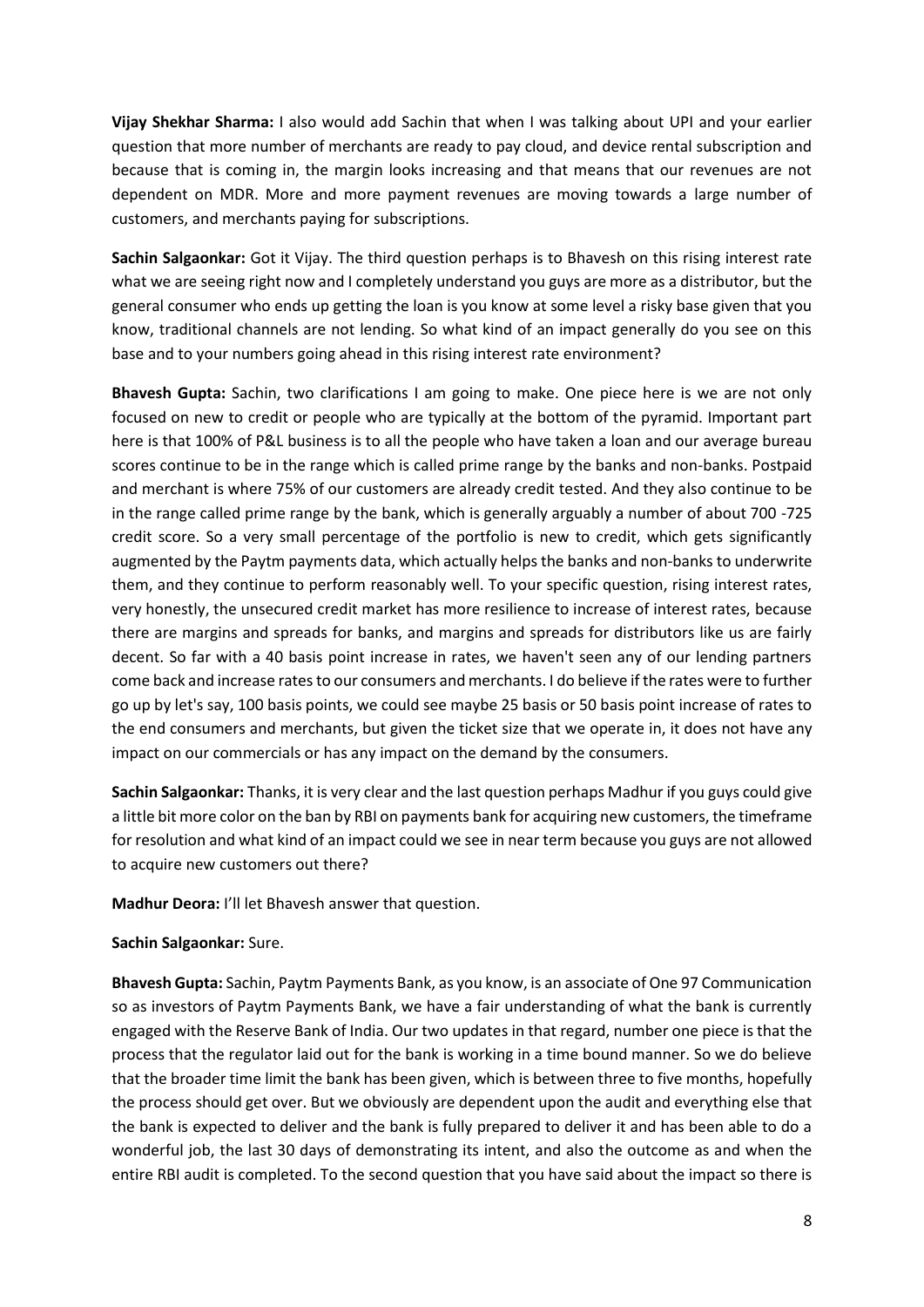no impact to the customers of the bank. The existing customers of the bank continue to manage their wallets or bank account, debit card, net banking, as they were doing earlier. As you know that Paytm Payments Bank has a very, very large consumer base and hence, their ability to really churn that consumer base and merchant base for more activation is an objective, which is always the primary objective of the bank and they continue to do that job far more effectively and efficiently now. UPI continues to be something which the bank is allowed to do. So we continue to onboard new customers on the Paytm app for customers who want to come and add up a UPI handle to payments, and hence the customer acquisition is happening. Purely new wallets and purely new CASA accounts is something which is currently not allowed. To that extent the impact has been extremely marginal and you could see that in our April announcements and MTU that our MTUs have continued to grow.

**Sachin Salgaonkar:** Perfect. Thank you, guys.

**Madhur Deora:** Thank you Sachin.

**Moderator:** The next question is from Mr. Bhavik Dave from Nippon Asset Management. Bhavik your line is unmated.

**Bhavik Dave:** Just a couple of questions. One is, if you can clarify, what is the kind of government reimbursements that we would have received? We spoke about it last time as well but this time around, is there any monies that came during the last quarter which has got amortized this quarter, as well as the revenue line item and what is the quantum that we got for FY 22 for the UPI reimbursement?

**Madhur Deora:** Bhavik, the reimbursement was received during last financial year for each of the quarters and there's a small amount that did come in Q4. We haven't quite disclosed that amount so I'm going to refrain from doing that, but it was not a material movement to our revenue trends.

**Bhavik Dave:** Sure. Second question is to Bhavesh just to understand this postpaid product better and we have like 4 million odd customers here, I just want to understand Rs 2,000 crores that we disburse, I understand this is a product where customer might or might not pay on time and revolve over like two three months, just want to understand out of the people who take this credit how many revolve and extend the credit for a longer duration versus just paid at the end of the month?

**Bhavesh Gupta:** Less than 5%.

**Bhavik Dave:** Sorry.

**Bhavesh Gupta:** Less than 5%.

**Bhavik Dave:** Revolve is it?

**Bhavesh Gupta:** We do not have an option of revolving, which is a credit card feature. The consumers, basis the risk profile, are given an option by the lenders that they can convert their outstanding into an EMI. So, therefore not 100% of borrowers who offer postpaid have an option to convert. The ones who have an option to convert a very small percentage convert that product. I repeat again for the benefit of everyone - Paytm Postpaid is positioned as a consumption credit product and hence if you see the ticket size of Rs. 3,500, now moving towards Rs. 4,000 - 85% of the spends are towards consumption spends, grocery, fuel, medicines, etc., etc. And the consumers are more willing to pay at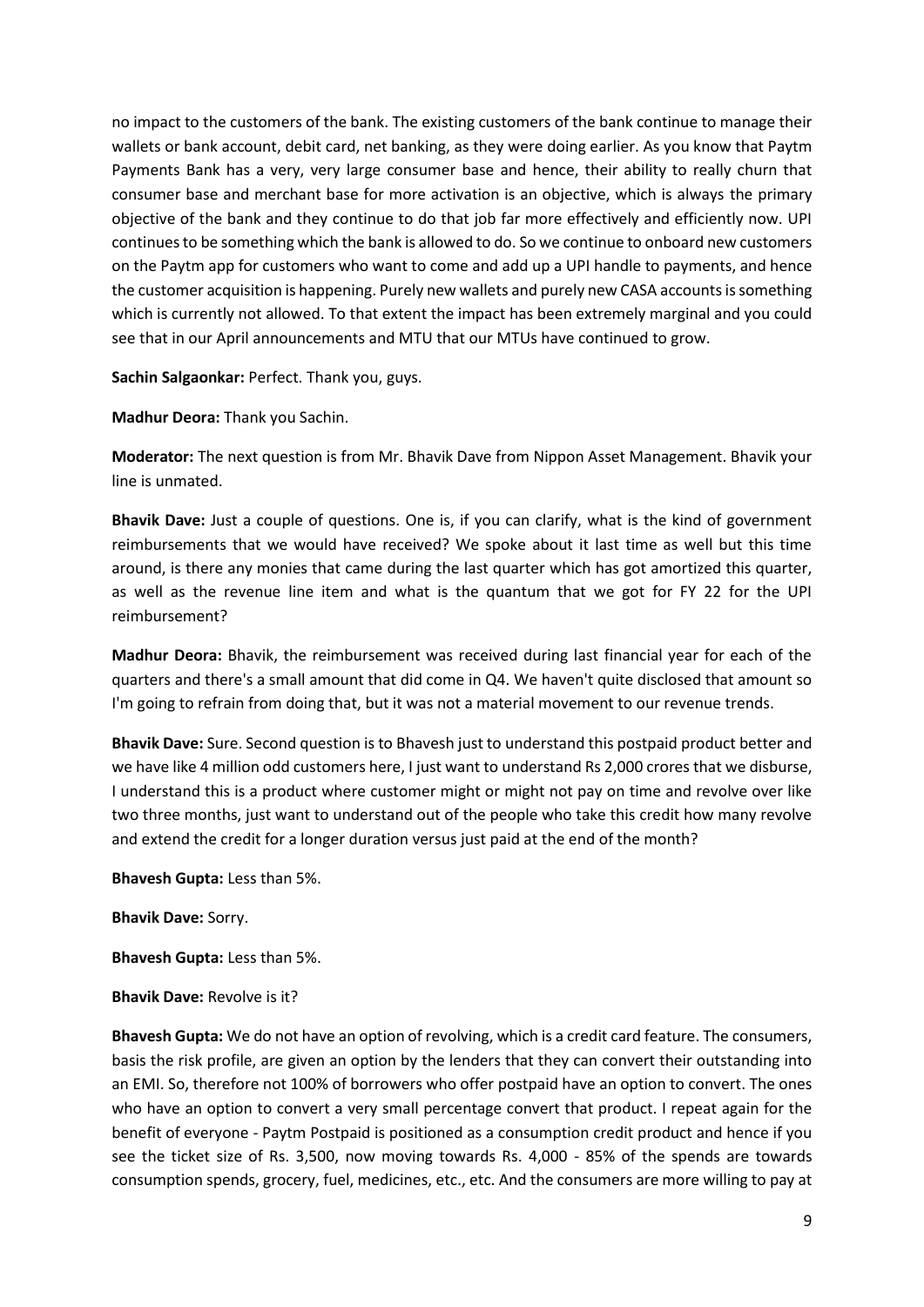the end of the 30-day period versus revolving or converting to EMI. So, we see that number to be less than 5%.

**Bhavik Dave:** Sure, and just another point on this is when we see the disbursement growth, right, quarter-on-quarter has been extremely good like you mentioned 50-60% kind of growth, but when you look at the revenue momentum, right, that's only 30-35% kind of growth that is visible there so any reasons why this slow down on quarter-on-quarter basis when it comes to disbursement versus revenue growth on the lending business?

**Bhavesh Gupta:** (a) that entire revenue is not attributable to lending, but at the same time, a disproportionate portion of the revenues are attributable to lending. The mix is an important factor as we have said in the past postpaid has a marginally lesser take rate than PL and merchant loans. Any quarter where we see a marginal change in the mix, we will find a very small reduction in the revenue as a percentage overall, and hence it could appear to be small. In Quarter 4, we did see postpaid, as a percentage of our total disbursement increase much beyond 50% of total disbursement and hence that's a small impact and (b) the portfolio incentive is also deferred. So the more business we're doing, the more we are deferring our portfolio incentive, and hence, we will see some back loading of incentives to that extent.

Bhavik Dave: Understood, and just on the payments business, I remember during IPO, we mentioned that out of the 50-55 million then customers around 30-40%, or around 50% of customers are whitelisted with three use cases +, or five, six transactions per week, what would be that commensurate number now with 70 odd million MTUs that we have and at that time, we mentioned that almost 30% of the customers used to be new to credit, 30% with thick files, and 30% with thin files how is that mix now and what is the kind of penetration that we've already done within the 70 million if you could just talk about that?

**Bhavesh Gupta:** 72 million MTU, we have now delivered 4 million. So that number stands at approximately 5% of the MTU. We are seeing that on a month-to-month incremental basis, we are able to add close to about 400,000 new postpaid users. So this number is looking at a very secular trajectory. We haven't seen that number change materially at a downward trend, we only seen an upward trend to that number. So we continue to deepen our relationship with our existing MTU customers. From our lenders' perspective, they continue to have more than half of our MTU base white listed for postpaid, so that funnel is very, very strong for us. I think we have seen a small reduction, instead of 30-30-30, we've seen about a quarter of our customers are new to credit, and the remaining customers continue to be credit tested, etc. So we are just seeing as the portfolio is maturing and as a product is now getting accepted at 9 million shops there are more and more good quality customers, not just good quality purely from a credit profile perspective but customers who are more evolved, who have credit cards with them, but they love the product, and the ease and convenience of the product and hence we're seeing a lot more people who are owning credit cards coming and opting for Paytm Postpaid, and which is a very good sign for this business.

**Bhavik Dave:** Sure and last question is on the credit card itself. I remember us mentioning that it is a part of the cloud business. When does it normalize or how do we think about this business? Like if that revenue that we originate cards for, like HDFC Bank or SBI cards or Citi, sits in the cloud business if I'm not wrong, do we plan to normalize it towards the lending business or could it continue to be in that cloud business segment revenue line item?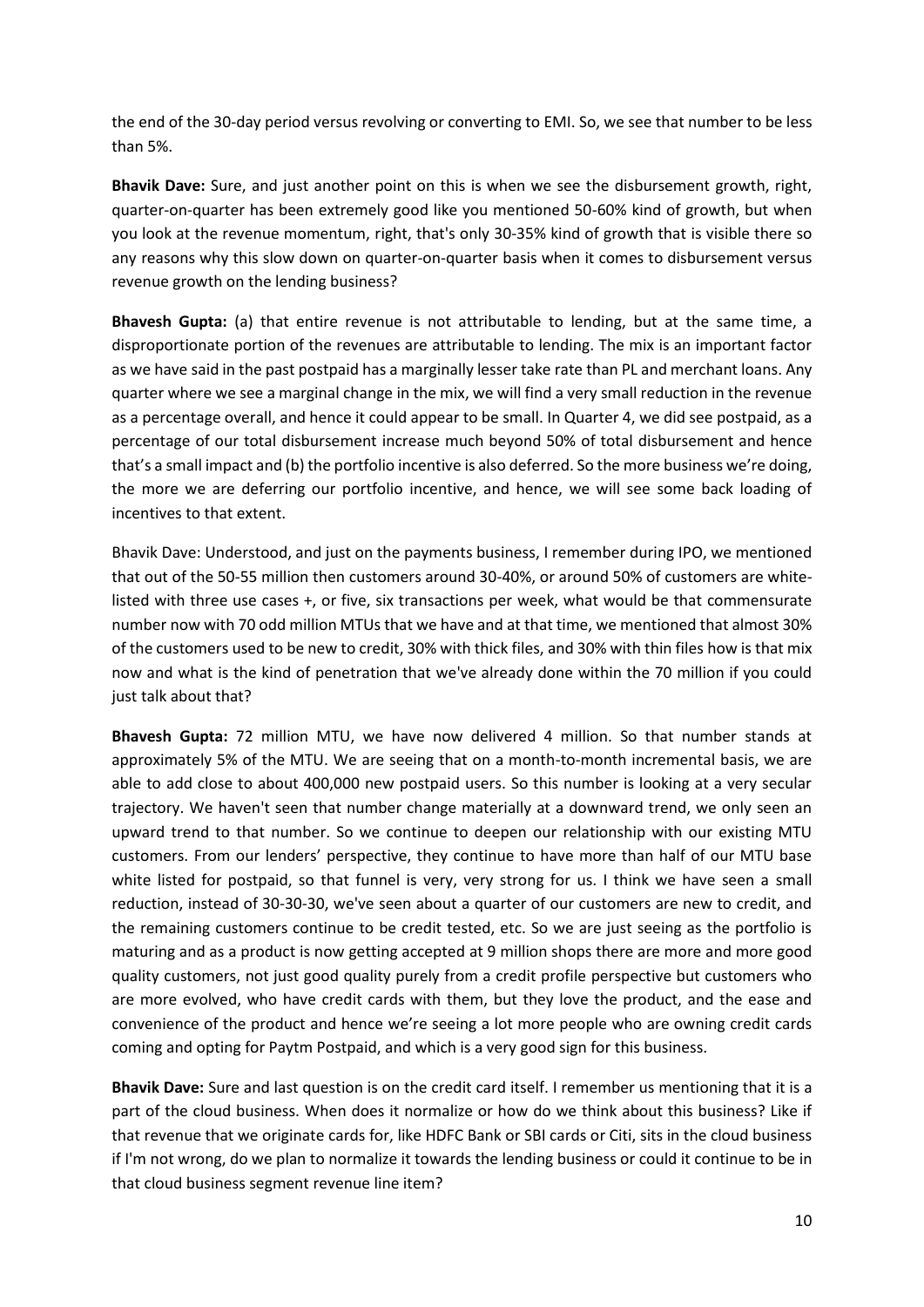**Madhur Deora:** Maybe I could take that. That business is run by our lending team. So it does get operated by Bhavesh and his team. It's purely an auditor discussion point that it sits in cloud. We will have discussions with the auditor later this quarter to see if they have a preference for that being in cloud or lending. We do understand that from an investor valuation perspective, it might be better to have that in lending, but obviously it's subject to conversation with auditors.

**Bhavik Dave:** And any quantum that what would be the normalized, pure cloud based revenue versus when we strip out that credit card business, how would the cloud income look, any color, any number that you could state?

**Madhur Deora:** If we do break it out Bhavik, we'll show historical numbers as well. I'll just hold back on that, because that's a number which we have disclosed so far.

**Bhavik Dave:** Sure all right. That's it. Thank you.

**Madhur Deora:** Thank you so much.

**Moderator:** Thank you Bhavik. A request to everyone to try and limit to two questions per person given the Q&A queue currently and the scheduled time. Next question would be from Mr. Manish Adukia from Goldman Sachs. Manish, you can unmute your line.

**Manish Adukia:** Hi. Good afternoon. Thank you so much for taking my questions. My first question is on the payments business and the monetization there. So again, on the reported basis, the take rates were stable quarter-on-quarter, but if I say strip out UPI based on my estimates the take rates even excluding devices seems to have seen a pretty sharp jump and this was again on the back of a jump that we saw last quarter. So can you just help us understand again, as to you know, what's driving that take rate on non-UPI higher again and how should we think about the sustainability of that? That will be my first question.

**Madhur Deora:** Maybe I'll start, and Bhavesh can add as well. I think there are two major reasons. One is the mix effect of various instruments that we process on our platform. And the second is our growth, one of the key things that's happening in Paytm is that we are capturing a larger and larger amount of non-UPI payments in the offline world through our device strategy. So out of the 3 million plus devices that we have deployed, a fair number of them are card machines, which basically, we did not do as a business two or three years ago. And as a result, the overall share of all card transactions that happen in India in the offline world that go through Paytm has gone up very meaningfully. I don't know Bhavesh, do you want to add something to that?

**Bhavesh Gupta:** Manish two more trends that I can share with you. One piece is that our penetration is continuously increasing in the mid-market and enterprise segment, which is basically on the EDC side and the more and more we're able to penetrate in that area not just are we trapping a lot more credit card and debit card penetration on which we make a decent net take rate but we're also doing a lot more EMI aggregation now than we were, let's say, doing a quarter back. And you will see this trend continue because Paytm not just has its own EMI product, and Paytm Postpaid product, but we also aggregate for other issuers of credit card specifically and BNPL players on our devices. This trend is very profitable. The take rates are generally much higher than the net take rate that you get on a credit card business and that's been a delta that we could see in the system. The second big trend that we're seeing it is that consumers coming and making payments using credit cards and other credit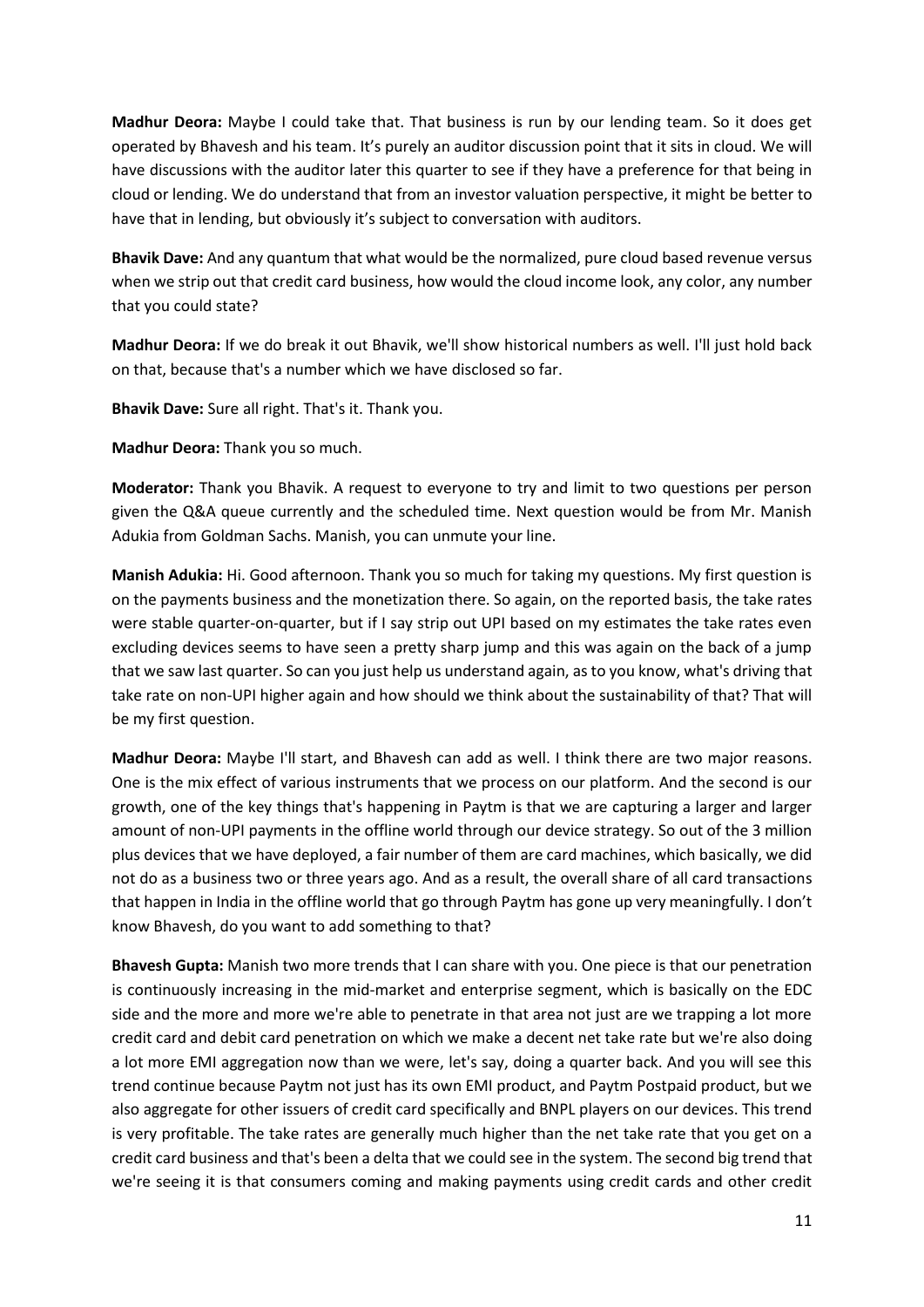bearing instruments on a platform are increasing and they're happy to give us much higher margins and were also able to charge the merchants a bit higher margins on the overall integration and convenience to be able to provide to consumers and merchants. And that's really seeing a very good uptake for us and demonstration of the great product that Paytm has built.

**Madhur Deora:** Just one other thing to add I know you asked about how we should think about these trends, I think the right way to look at it is the growth of payments revenue versus the growth of non-UPI on our platform that gets you sort of to a closer and truer picture of how we're doing. And we have said before, and this trend continues that we expect that to be broadly stable and if we do a really good job then maybe marginally increase.

**Manish Adukia:** Thank you Madhur. So Madhur just if I can confirm based on your and Bhavesh's response whatever we see in the last two quarters in terms of uptake in the take rate you're saying it's more structural rather than a one quarter phenomenon. There's no reason to believe that in the near term, it will come down again sharply, is that a good understanding?

**Madhur Deora:** Just to clarify, I think we don't exactly look at the business on the basis of payments revenue divided by GMV. We look at it on the basis of how our payments revenue is tracking relative to the growth of non-UPI GMV. On that basis, we believe that there's no structural decline which is to say that the fact that there is a lower zero cost instrument in the market doesn't mean that we cannot monetize the other instruments. In fact, we do monetize them, customers are continuing to use them more and more and more, and we monetize them, and they're quite profitable.

**Manish Adukia:** Sure, thank you. And the second question is on just the profitability and guidance, which you've again reiterated for September 2023. Of course, you know, the macro environment has become increasingly difficult in the last few months. So as we think about from here to the next, let's say, five or six quarters, before you let's say reach profitability what are the one or two key things that investors and analysts should monitor as we think about, your path to profitability or what are let's say the key drivers in your view that you should be thinking about for Paytm to reach profitability in the next six quarters?

**Madhur Deora:** I think, like I touched upon in the last page of my presentation, increasing contribution margin - that has been driven by improvement in margins in the payment business and the mix effect, particularly with respect to lending becoming a larger percentage of our revenue. That's one and the second is the growth of our indirect expenses would slow down, they continue to grow, but they would slow down. And we have also said, towards the end of the presentation, that we expect the improvement in EBITDA on a sequential basis to steepen.

**Manish Adukia:** Sure, thank you so much for taking my question.

**Madhur Deora:** Thank you, Manish.

**Moderator:** The next question is from Mr. Saurabh Kumar from JP Morgan.

**Saurabh Kumar:** I just had two questions. One is on these indirect expenses Madhur so you guided that the employee costs will not go up materially so for the full year, should we expect a number, which is something similar to Q4 annualized and what will be your guidance for the indirect expenses growth and if you could just break up between these four items you have and how should we think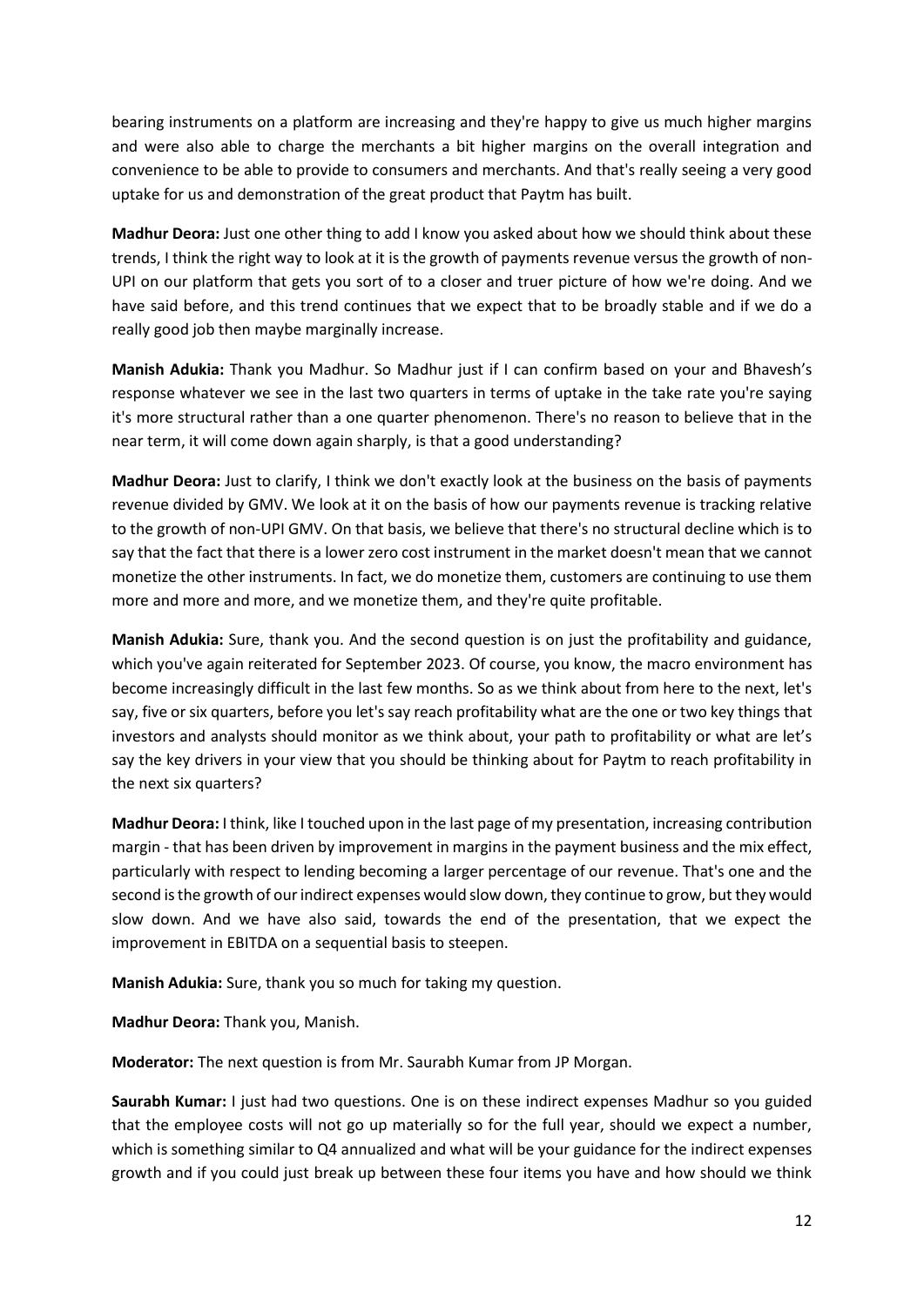about each of those items? That's first and the second is, again on the guidance, so the September 23 guidance would assume that by that point, the contribution profits should be in the 40-45% odd ballpark, will that be a fair assumption?

**Madhur Deora:** On your first question just to clarify we have said employee headcount should not go up. Obviously, you know, we give annual appraisals to the employees who do really well and so on. So there might be some uptick on employee costs, but I think it's important given the amount of headcount that we added last year, particularly in those two areas, technology and offline sales that we did last year, we wanted to clarify that we feel like we're fully capacitized in those areas. So it was more of a headcount comment. In terms of growth, we do expect it to moderate across the board indirect expenses. Our indirect expenses last year in marketing and indirect expenses grew about 60% year-on-year. Our technology and other expenses grew between 30 and 40% year-on-year. So we expect all of those line items to moderate. One of the key drivers, to get to the second part of the question, one of the key drivers for us to get to profitability is the improvement in contribution margin, which I was referring to in the conversation with Manish as well. I don't want to call out specific numbers, but yes, it will be one of the key drivers and we are confident of improving contribution margin.

**Saurabh Kumar:** And Madhur when you say moderate, what should we think about what is moderate, like, you know, is 30% moderate, is 40% moderate?

**Madhur Deora:** I think if you work backwards from the EBITDA numbers, the sorry EBITDA breakeven point that we have made then you sort of get to what those indirect expenses look like six quarters from now.

**Saurabh Kumar:** Okay thanks.

**Madhur Deora:** Thank you Saurabh.

**Moderator:** Thank you Saurabh. The next question is from Mr. Piran Engineer from CLSA. Piran you can unmute your line.

**Piran Engineer**: Hi am I audible?

## **Moderator:** Yes.

**Piran Engineer**: Hi, thanks. Congrats on the quarter. Just a couple of questions, firstly, in our revenues from services to merchants, could you give us a broad mix of the subscription related revenues and the payments related revenues? And I'm asking this because we've seen you know, the number of devices we deploy go up 50% Q-o-Q but our merchant revenues are still down Q-o-Q.

**Madhur Deora:** We charge anywhere between \$2 - \$2.5, about Rs. 125 to Rs. 150 on a blended basis. Sorry, we charge Rs. 125 for our Soundbox and then it sort of goes up from there for various types of devices. On an average, it's about Rs. 150-175 a device, depending on the mix, maybe Rs. 200 a device. That's the trend. You are --

**Piran Engineer**: No, no. Sorry Madhur, to cut you short. Out of our Rs. 575 crores revenue, what percentage of that would be subscription related?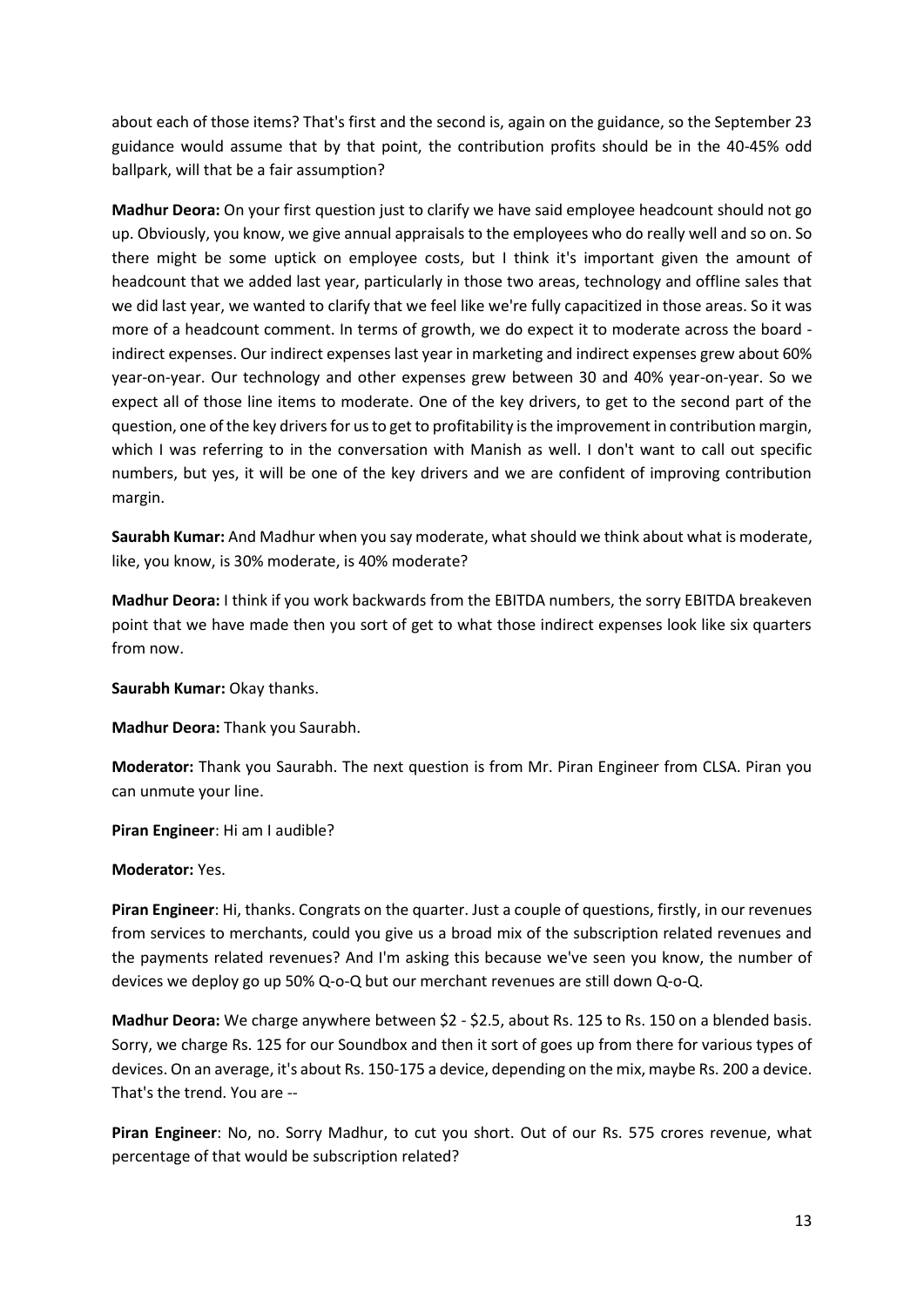**Madhur Deora:** Yeah, we haven't given that break up, but what I was trying to help you with is that, yes, devices subscription revenue did go up last quarter. The Q-on-Q is purely because of the huge amount of demand that we see in the festive season, right? So if you are trying to adjust for seasonality, yes, there is a seasonal impact in payment services to merchants, which is pretty significant, both offline and online. On a year-on-year basis, that number is up 80%. I know I'm not sort of directly giving you the exact number that you want, that you're seeking, but that might be a way to think about how to model this.

**Piran Engineer**: Okay, that's fine. But then that leads me to my next question, our total GMV is flat or slightly up 3-4% and merchant related transaction volumes are down so does this basically mean that bill payments by consumers on the app is up meaningfully Q-o-Q because what balances the total GMV number otherwise?

**Madhur Deora:** Yeah, that's right. Our consumer engagement on our app, transactions, GMV and revenue did see a very, sizable improvement in Q4.

**Piran Engineer**: Okay and by consumer engagement, it's essentially bill payments, right or could there be some other sort of --

**Madhur Deora:** Vast majority of it is bill payments. The customers also add money to Paytm wallet on our app. Obviously, they also do money transfers on our app, but if you're trying to compare GMV and revenues, yes, there was significant GMV growth on our consumer app, and there was significant revenue growth in our consumer app as well.

**Piran Engineer**: Got it and my next question is on UPI Lite, how do you sort of think about the future of wallets when you have UPI Lite?

**Madhur Deora:** Vijay, you want to take that?

**Vijay Shekhar Sharma:** UPI Lite is a storage of money for avoiding the failures of UPI. If you would have noticed in the initial days, the UPI system was officially kept on hold that you cannot do balance check etc. So this is a method that UPI is taking to offload traffic. As far as the use case of a wallet is concerned, a wallet is used by customers who transfer money from their bank account to a wallet instrument. I mean, as a product user, I can say that wallets serve many different, different requirements, for example, like the same wallet balances used in NCMC card, FASTag, offline payments, online payments, and so on so forth. While UPI Lite will be trying to solve the throughput requirement that banks systems solve so there are two different products.

**Piran Engineer**: No, but if the threshold for UPI Lite goes up from say Rs. 200 to say Rs 500 or Rs. 1,000 rupees, and your wallet average ticket size is also around Rs. 400-500 so then essentially the use cases of wallets can be also solved with UPI Lite, right, online payments, offline payments, etc. Do you not see this as a threat at all?

**Vijay Shekhar Sharma:** At least not yet. We don't see it as a particular usage and the product workflow-wise.

**Piran Engineer**: Okay, okay, that's fair. Thanks for taking my questions and all the best.

**Vijay Shekhar Sharma:** Thank you Piran.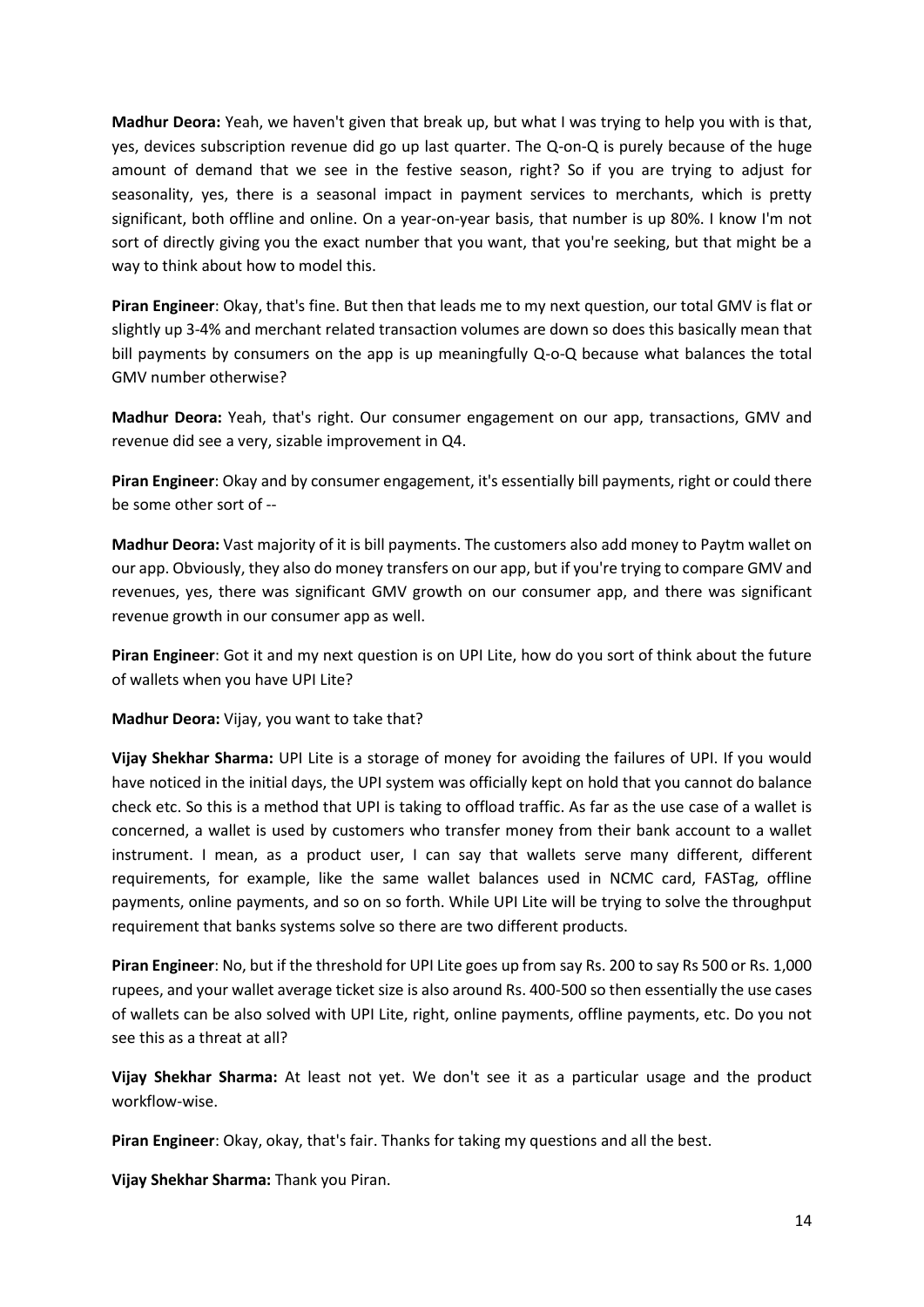**Moderator:** Thank you Piran. The next question is from Karan Danthi from Jetha Global. Karan, you can unmute your line.

**Karan Danthi:** Hi Paytm team. I have two questions. One is you mentioned these deferrals that will come through, could you perhaps add some more color there, what's the value of those deferrals, the timing of those deferrals, because it feels like it could be quite meaningful and help us perhaps even get to profitability earlier, if we get that upside. So I just want to understand if that's also baked into your September 23 timing and then a second question I had was related to collections. I just want to understand what is your collections related opex and how does that scale from here and can we scale it in a more moderate fashion even as the lending book keeps growing at this rate, I know we do digital collections to the extent possible, but I'm curious as to your levels in terms of the size of your lending book, whether that has to change?

**Vijay Shekhar Sharma:** I'll take the first part. Our September quarter breakeven is explicitly and completely based on operating revenues. Any extraordinary charges like ESOPs or any extraordinary gains, if there are any, are not part of the plan, or even calculated or factored in. It's completely and absolutely operating revenues and operating costs basis and that's what you should track.

**Bhavesh Gupta:** Karan if I understood your question correctly, the first part which is when you're talking deferrals, you are talking about the collection portfolio incentives, is that right?

### **Karan Danthi:** Yes.

**Bhavesh Gupta:** So the way we see this piece is that the way it works is that the lenders expect the portfolio to perform in a particular manner. And basis their own accounting guidelines of expected credit loss, their provisioning, that this book is going to, let's say, for example, going to give them a loss of 5% or 6%. And in our estimates, when we are doing and helping them to collect as an outsource partner, we are already seeing on a static pool basis of book that we originated, let's say 12 months back, because our average tenure as you see for merchant loans and personal loans, which are a very large chunk of deferral incentives built into the entire economics, we are seeing already that, that amount is ranging between 1% to 1.5% of the loans that we disbursed. So we do believe that this number, as we keep growing should continue to be accretive to our business. Will it become very, very large? The answer is no. Our model of lending is not built on deferral incentives. Our model of lending is built on an upfront distribution servicing revenue. If you're able to make a deferral incentive of 1- 1.5%, that's an upside that we don't plan for but we hope we can get it upside to have any kind of downside if at all in the future which it can negate. But so far, we've seen that number in that range bound and we do believe that number should continue within that range. To your other question on collections, we have our own collections infrastructure, which is a company called CreditMate, which is a 100% subsidiary of Paytm. Now we do three parts of collections. We do pre EMI delinquency management, which is using the entire Paytm app infrastructure to reach out to consumers and merchants far more effectively, and smartly to make them and to nudge them to make a payment in time. That's the reason if you could see that our bounce rates that our lenders observe on the portfolio originated on customers continue to be in the range where the prime borrowers behave. We have again, the second part, which is a digital engagement model, which has zero cost to us because all of it is led by technology, both in terms of digital engagement of the app, and bot engagement, which is done through either the app or through our progressive and predictive dialing infrastructure that we have. A very, very small percentage of our consumers and merchants have a physical leg of collection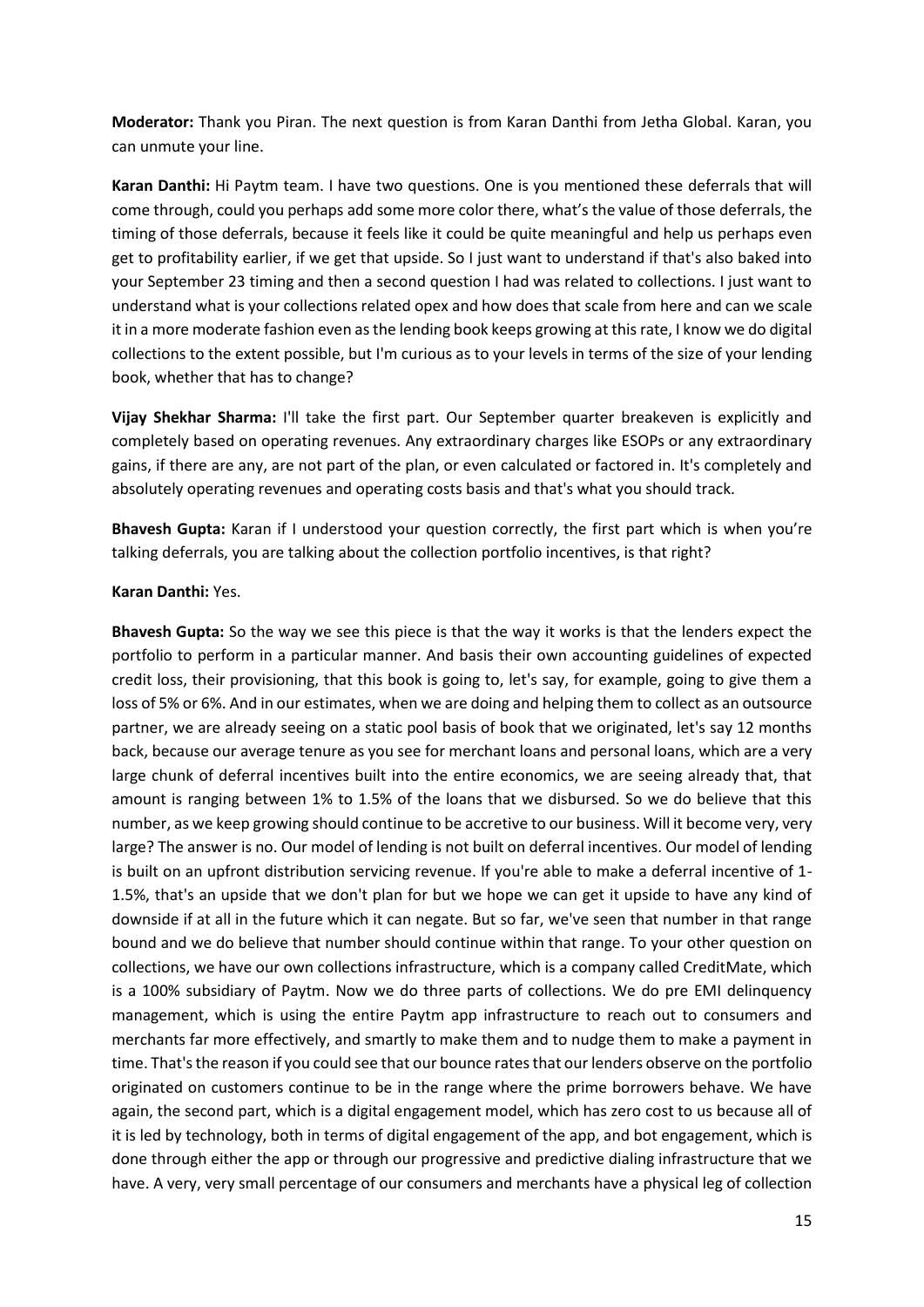for which we have more than 100 people on rolls of Paytm, which number hasn't been growing. So that number, let's say two quarters back would have grown by about 25 people so we don't see that cost materially change. In totality, collection costs are very, very low. I can't quote a number because that's a commercial conversation because we do price our business in that manner but it's significantly lower than what lenders generally expect in the market from traditional collection companies. So that number is not going to materially alter our commercials in the future.

**Karan Danthi:** Got it, thank you. Just one follow up to the first question, which is can you then monetize portfolio upside by increasing take rates for your lending partners if that portfolio continues to perform and is that an annual conversation?

**Bhavesh Gupta:** Bang on. It is actually not an annual discussion. It's a six-month conversation and we do engage at two levels to make sure that our consumers and merchants are getting the best pricing because typically lenders tend to be risk pricing a bit on the north side so our intention is the consumer or merchant should get the right price. And obviously in that bargain, we also renegotiate take rates for ourselves and that would reflect into our books in P&L hopefully from Quarter 3, Quarter 4 onwards as the portfolio matures for most of our lenders. The answer to the question is yes.

**Karan Danthi:** Thank you.

**Moderator:** Thank you Karan. Next question is from Mr. Nilang Mehta from HSBC Asset Management.

**Nilang Mehta:** Thanks for taking my question. My question is regarding merchant loans so I just wanted to get a sense that what percentage of these are digitally sourced or do you have a physical source for merchant loans as well?

**Bhavesh Gupta:** Nilang we have zero physical engagement for any of our loans. We have zero call centers for any of our loans. Only for merchant loans in particular, where we have an offline payments team who engages the merchant for devices and QR codes. If the merchant needs any assistance in navigating through the app, they do seek the help of the field sales executive, or the account manager who will be mapped to that merchant to help them navigate the loan on the app of the merchant. But there is no field force or a call center we have for any of our businesses.

**Nilang Mehta**: Okay and the kind of credit limits you give to merchants is a function of the velocity of transactions, which you see through the payment device?

**Bhavesh Gupta:** Yes, it is. It is a combination of velocity that we see. So it has four elements at a high level. The kind of consumers who come in and make a payment to the merchant, the consistency of those consumers coming in and making the payment, the kind of instruments that customers are using to make a payment to the merchants - so this one vector. The second vector that we have is looking at the kind of value of payments and the number of payments the merchant is getting and obviously, the frequency of the payments, is it every day, every second day or the third or the fourth day. Basis these two pieces of information plus a lot more intelligence that we have about the merchant, the merchant is allocated a limit which is eventually approved or declined by the lending partners. And that's the reason a merchant could take anywhere as low as Rs 25,000 and as high as Rs. 500,000.

**Nilang Mehta**: And just one last question, if I may, regarding your merchant base, if you could give some colour on what is the concentration of transactions and what is the retention rate of the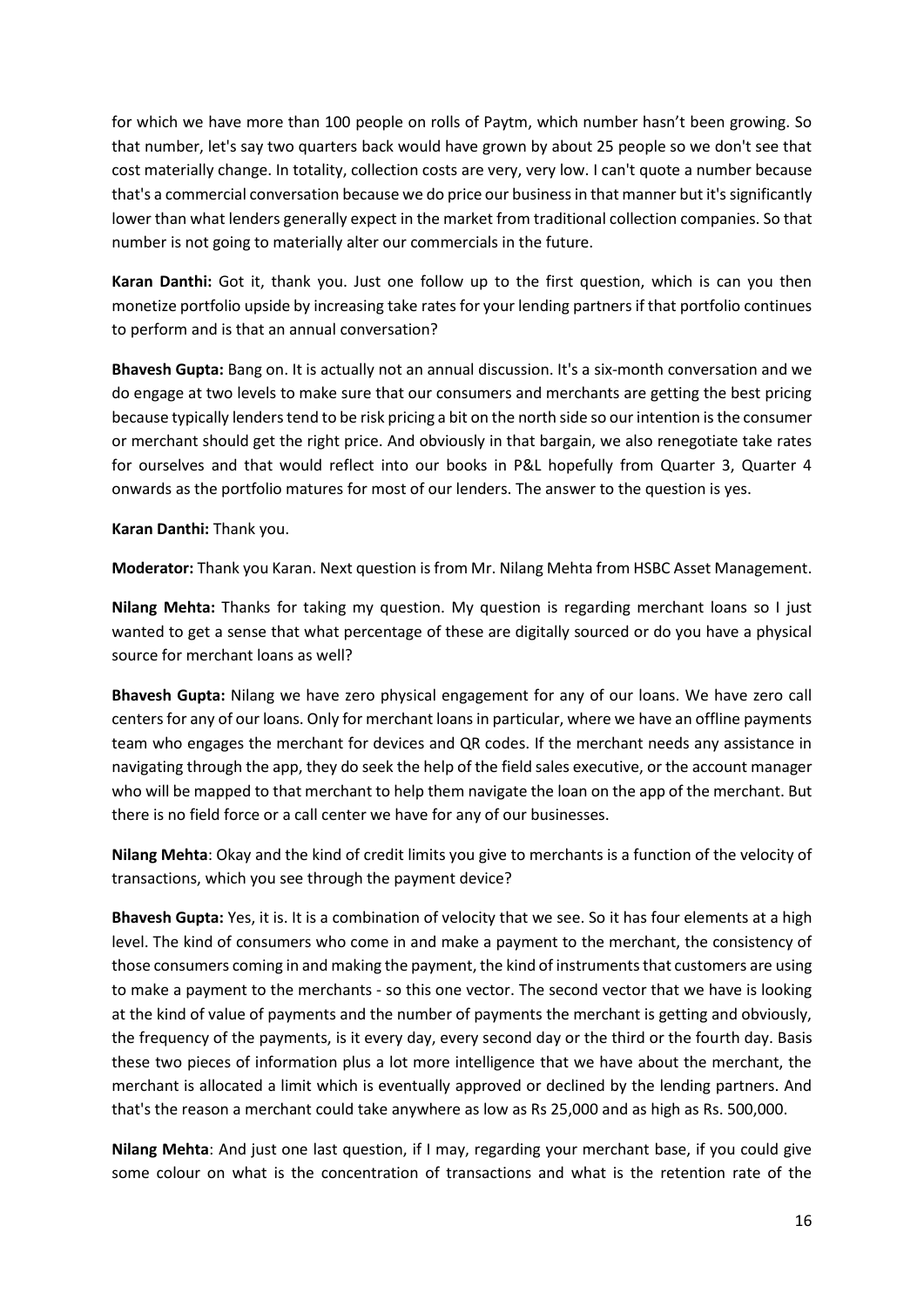merchants you acquire every quarter? So out of the 2.9 million like what are the dropout rates if you could give some colour on that?

**Bhavesh Gupta:** See it depends upon the kind of merchants because at the bottom of the pyramid we have the QR merchant, wherein we do find that the activation, if we look at an M6 activation, that will be somewhere in the range of 30-50% because these are merchants who have zero inertia in changing the QR code. They don't pay anything for it. The moment you come to a devices merchant, which is what we index our focus on because QR code is to bring the guy into the digital ecosystem, and upgrade them to an IoT product, which is Soundbox or EDC. There we see the M6 activation and retention of more than 85% of both types. Soundbox is actually much higher, but on EDC devices we see more than 85%.

**Nilang Mehta**: Okay, thanks. Thanks a lot.

**Moderator:** Thank you Nilang. Next question is from Mr. Subhranshu Mishra from UBS.

**Subhranshu Mishra:** Hi, good afternoon. Thank you for this opportunity. Madhur and Vijay many congratulations on the reappointment. My first question is on - there's a note number eight, which says that Vijay has got around 21 million ESOPs with certain milestones. So if it's possible, if we can discuss those particular milestones here. What are they and what are their respective timelines? Second is when are we likely to see a profit, the bottom line, not the EBITDA ex ESOPs, is it FY 24, FY 25 if we can discuss that, that is second. The third question is what happens if Vijay and Madhur are both out of the business for any reason? How does this organization go forward? These are my three questions, thanks.

**Madhur Deora:** Maybe I'll attempt all three and Vijay and Bhavesh can add. On the first one we have said in the March letter Subhranshu that none of these ESOPs would vest to Vijay until the stock price goes above the IPO market cap. So that's the guidance we have given. So there's a tranche at that level and then there are tranches at higher levels. So basically that is the crux of the milestone. Sorry can you just repeat your second question? I didn't –

**Subhranshu Mishra:** When do you see a profit in which year --

**Madhur Deora:** I got that. Our view on how our financial performance should be measured is that we should look at EBITDA before ESOP costs because that is the closest to cash operating EBITDA. And the number of shares outstanding that investors should use is 695 million. What some analysts and investors do is they don't take the 695, they actually take a lower share count and then they start looking at reported EBITDA. We don't think that's the right way of looking at that, because the ESOP charges are non-cash charges and better adjusted in the share count, because that is effectively the dilution that investors are taking. Having said all of that, one additional thing that I can add is that the ESOP charge will remain high for 10 quarters. We're now in the third quarter since October 1, last year. Since October 1, 2021 when the ESOP charge went up, it is expected to remain high for 10 quarters and then start coming down after that. That's the way ESOP accounting works. And on the third question, and if Vijay would want to add as well, one of the conscious things that we're doing is making sure that there's a very, very deep management team at Paytm. We are a very ambitious company and we see a huge amount of opportunity in India and below Vijay, and me and Bhavesh we have really built extremely good talent at the next level and the level below that and that is the culture,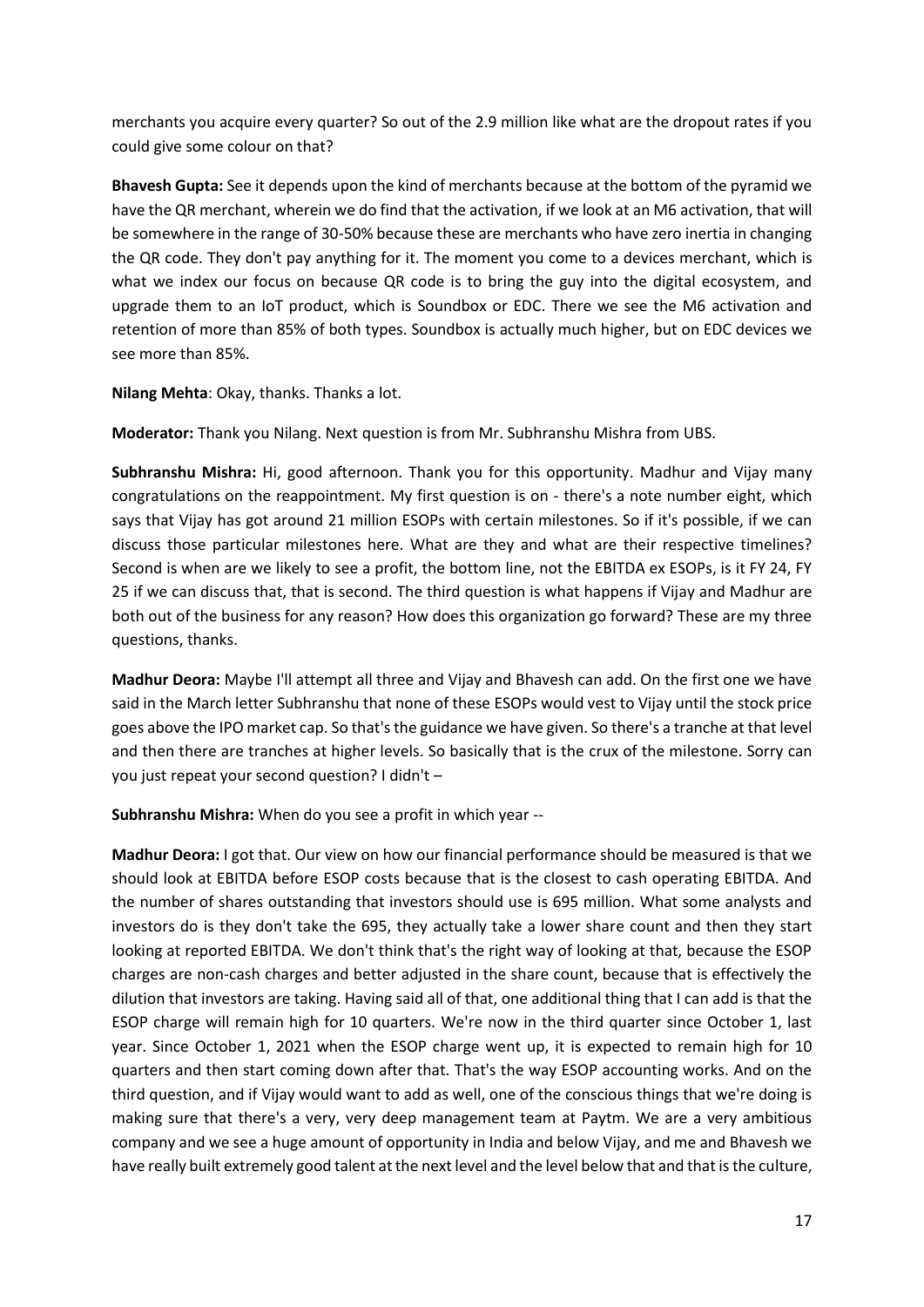that is a culture of empowerment, which is trying to build the best talent that we can in the organization who also believe in the mission that we do.

**Subhranshu Mishra:** Many thanks, best of luck.

**Madhur Deora:** Thanks Subhranshu.

**Moderator:** Thank you Subhranshu. The next question from Mr. Kunal Shah from ICICI.

**Kunal Shah:** The question is with respect to the marketing and the promotional –

**Moderator:** Kunal your line is not very clear

**Kunal Shah:** So –

**Madhur:** I apologize, it's not working. Maybe we can go to the next person and come back to Kunal?

**Kunal Shah:** Alright, I will take it offline.

**Madhur:** Sorry about that.

**Moderator:** A quick time check, that we have time for about three or four more questions, in the remaining time. With that will go back in the queue to Mr. Saurabh Kumar from JP Morgan.

**Saurabh Kumar:** Hello. Just one follow up, on the POS device, is it possible to quantify the rental contribution and what will be the activation rate post six months currently for your Soundbox devices, thanks.

**Bhavesh Gupta:** Yes, Saurabh I'll just repeat the answer I just gave. So we are seeing M6 activation of much more than 85% for our Soundbox devices, and EDC is ranging between 80 to 85% M6 on activation.

**Saurabh Kumar:** Okay, so basically the 150 into this 85% should basically get us to be vendor number?

**Bhavesh Gupta:** Mathematically, but it's not to say that the remaining people who are inactive remain inactive and they don't pay rent. I'm talking about transaction active. Rent activation typically ends up being a bit more.

**Saurabh Kumar: O**kay, got it.

**Vijay Shekhar Sharma:** And rent is itself a function of not just rent but also cloud subscription fees that they're keeping we keep doing cross selling upselling to

**Saurabh Kumar: Y**es, that part is very clear.

**Bhavesh Gupta:** Okay, thanks a lot. Thank you

**Moderator:** Thank you Saurabh. Next question is from Mr. Nilang Mehta from HSBC. Nilang you can unmute your line.

**Nilang Mehta:** *[Inaudible]*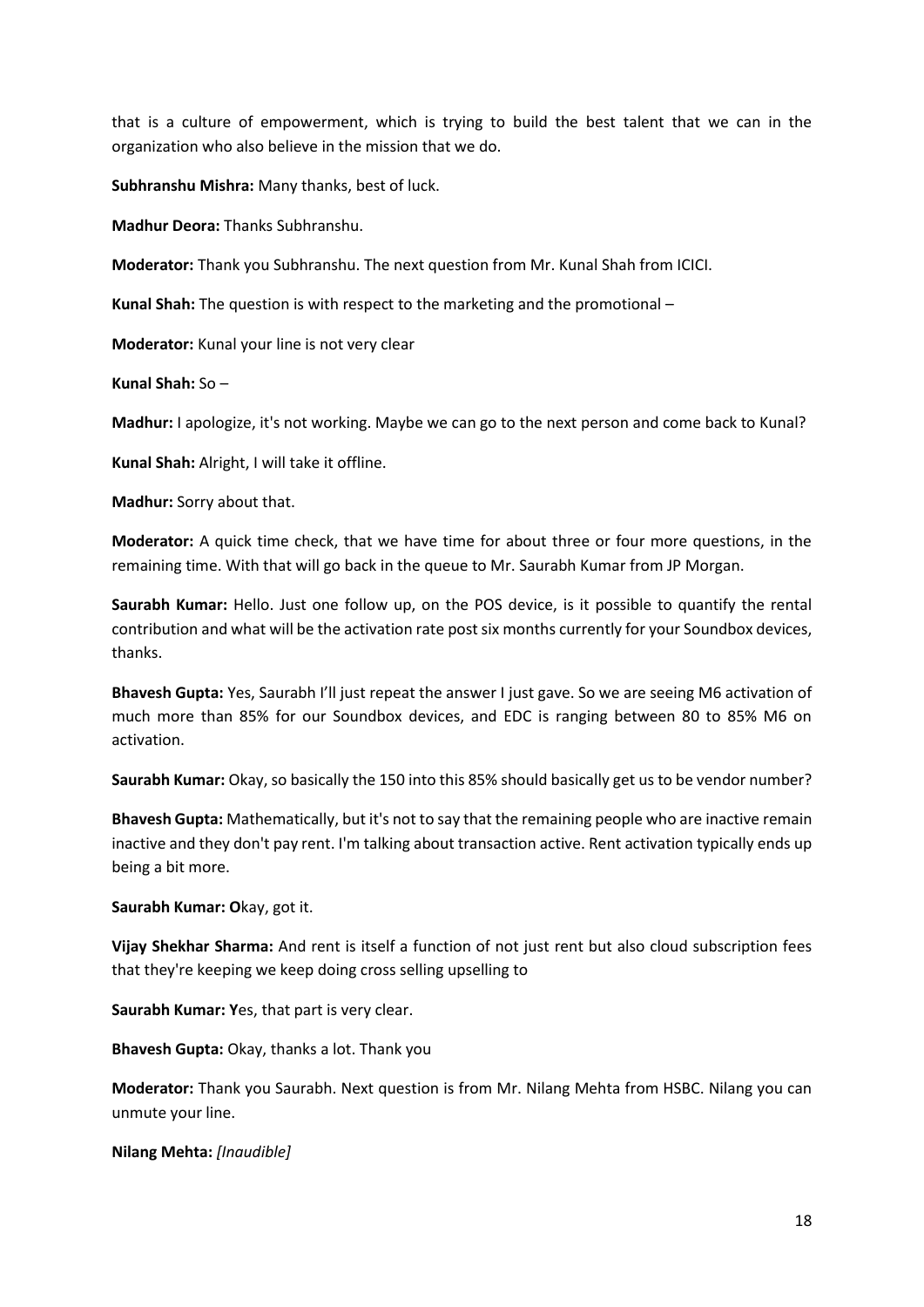**Madhur:** Nilang I'm sorry, your line is not very good. We can go to the next question. We can try to come back to Nilang.

**Moderator:** Sure. Next question we'll take is a repeat question from Karan Danthi from Jetha Global.

**Karan Danthi:** Sorry. I don't have any more questions. My questions were answered sufficiently. Thank you.

**Moderator:** Sure. Next we'll take the question from Sumeet Kariwala from Morgan Stanley.

**Sumeet Kariwala:** Hi, good afternoon, everyone. I have a quick question on wallets becoming interoperable. Is there any decision on the interchange MDR? It was supposed to get operational from April so I'm just trying to get an update on that piece. Thank you.

**Bhavesh Gupta:** Sumeet, you are right, this was supposed to get operational from the first of April. I think there is some delay in the network to get alignment on tech specs etc. So we do believe that it should get operationalized soon as we are pursuing the network, and other participants to make it operational. The commercial alignment broadly has been achieved but the operational alignment is where some more work needs to be done. So we are hopeful that maybe in the next couple of months it should be operational.

**Sumeet Kariwala:** And Bhavesh is this the right time to get some details on the commercial alignment, in the sense interchange?

**Bhavesh Gupta:** No, obviously it is yet not in the public domain but it is in line with our expectations that we wanted it to be, I can say only that much.

**Sumeet Kariwala:** Bhavesh just one more question very quickly. Would you be able to share as to how many loans or individuals in the Paytm postpaid and personal loans would be related to, you know, FinTechs, or startups and so on? What percentage of loans or individuals would be from FinTech or startup sectors, gig economy, etc.?

**Bhavesh Gupta:** Sumeet I'm sorry, we don't track anything –

**Vijay Shekhar Sharma:** No, no we don't do anything to the gig economy. We have absolutely no connection whatsoever with any merchant partners, sub-gig economy people. So we don't give loans to any rider, etc., that we would have partnered, let's say, with some food delivery service, local delivery services. These are the customers who are active, long-term users of Paytm app when it comes to consumers and our usage of Paytm merchants. We don't rely on somebody else's data on a customer. So Sumeet this is not even applicable for us.

**Madhur Deora:** Sumeet it will be an easy question to answer if we were using channel partners or doing any sort of other FinTech, or food tech or other partnerships - we don't do that and hence, if somebody is a gig worker, that is not a data point that we track, what we track is their engagement on Paytm platform.

**Sumeet Kariwala:** Yeah, I'm just thinking that some of these users could be using Paytm, quite often, and therefore --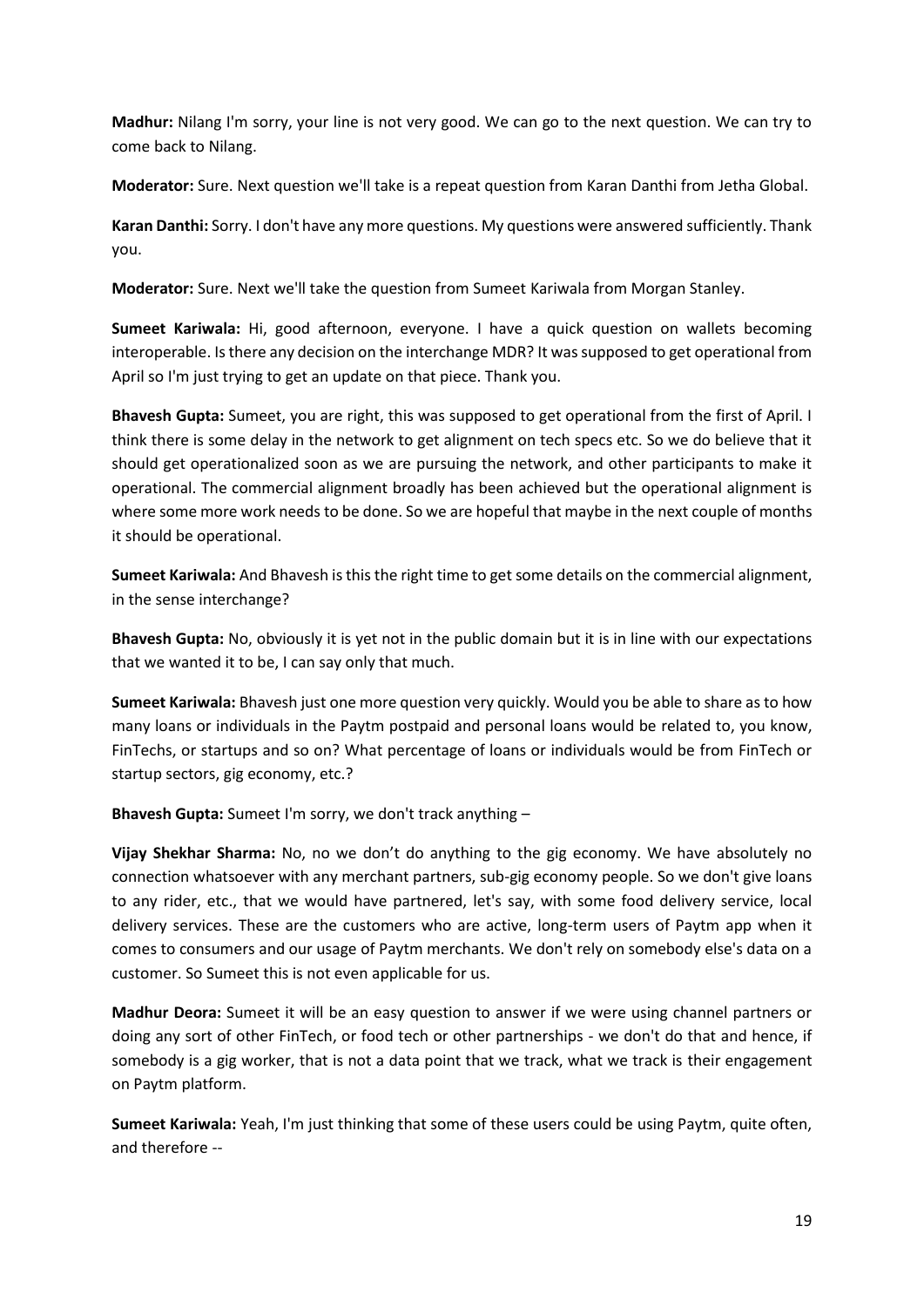**Vijay Shekhar Sharma:** No, actually no, because these people, as you heard from Bhavesh that these are high CIBIL score customers, and this is a convenience generic loan and it is not led by these kinds of factors that you're noticing. And actually, as a Paytm user, you're welcome to be a gig user or welcome to be, let's say somebody else, but we don't judge on that either. That said, it's a significant number of other use variables, if you will. Sumeet it's led by usage.

**Sumeet Kariwala:** Thank you. Thank you everyone.

**Moderator:** Thank you Sumeet. Next question we'll take is from Mr. Sachin Salgaonkar from Bank of America.

**Sachin Salgaonkar:** Thank you. So just one last follow up question from my side, you know, given your stock price where it is, and given the cash on your balance sheet, and your timeline on terms of you know, being close to a EBITDA breakeven by September 2023 - any thought process for management and board to contemplate on looking at something like a buyback or anything to help, we saw some of the US companies doing that?

**Vijay Shekhar Sharma:** I'm going to buy. I publicly made an announcement also some other time, not because I think it is a plan of a buyback, but I believe that's a great value. Madhur you can talk about the rest.

**Madhur Deora:** Sachin it had come up in a couple of conversations with investors and so on and we have decided that for the first six months absolutely not. We are not going to discuss it, we are not going to discuss it with the board and so on. We may as we move forward, evaluate the environment and let the board take a decision on that. But for the first six months, we were head down focused on making sure that we meet investor expectations with respect to revenue, contribution margin and profitability. You're right with the observation, which is, given our September 2023 timeline, at the time we hit operating EBITDA breakeven, we would have a substantial amount of cash on our balance sheet, but a very large percentage of the IPO cash. So we do have some options, but we will at the appropriate time discuss that with the board.

**Sachin Salgaonkar:** Madhur the first six months are largely done, right?

**Madhur Deora:** Exactly. The first six months are just done, like three days ago, and we will over the next few months, go to the board with various options and make a decision based on all factors.

**Sachin Salgaonkar:** Okay, so there is a possibility in the next six months, you know, depending upon how you guys and the board think we might see something.

**Madhur Deora:** Yeah, it would depend on a number of factors and the board would have to take the final decision, but I don't have anything to sort of announce or guide towards right now.

**Sachin Salgaonkar:** Got it. Thank you, and all the best.

**Madhur Deora:** Thank you.

**Moderator:** Thank you Sachin. And now for the last question of the session Mr. Rahul Jain from Dolat Capital.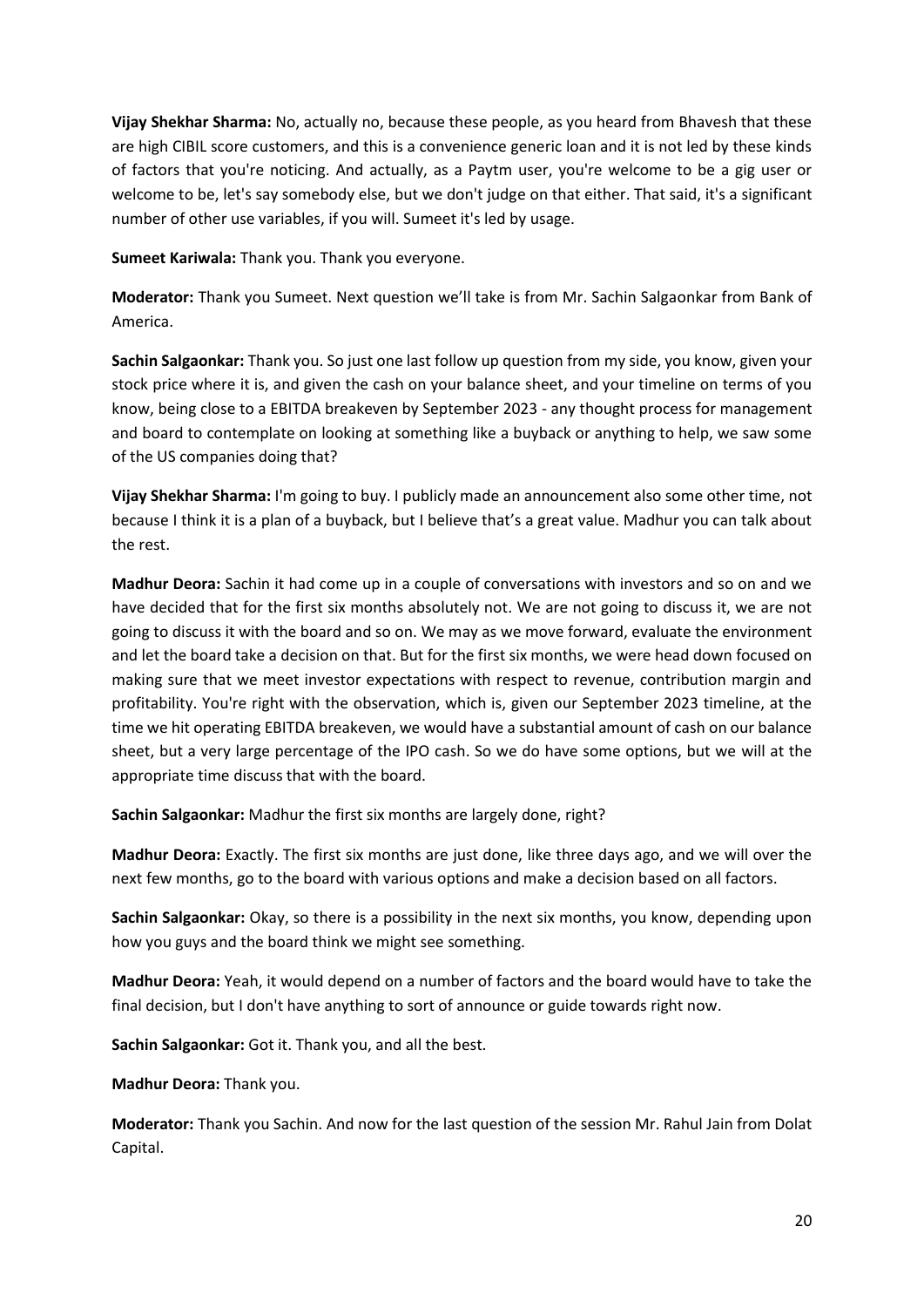**Rahul Jain:** Hi, thanks for the opportunity and congrats on strong numbers. Just one question, of course, it may sound a bit repetitive. With the payment processing charges, we've been mentioning some of the reasons why it's been kind of coming up because of transaction routing efficiency and scale up but is there a floor that we cannot reach? I know payments have a lot of other revenue streams so we cannot directly correlate, but is there the kind of floor that we can define based on the kinds of mix we have right now?

**Vijay Shekhar Sharma:** You mean, take rate, meaning a particular take rate?

**Madhur Deora:** I think the question was payment processing charges as a percentage of, let's say, GMV, or as a percentage of revenues. Rahul, what I'll say is that it is fast evolving, and we see lots and lots of opportunities - and this is on the cost side, one of our key focus areas, and is obviously our largest cost at roughly 50% of our total revenue. So you can imagine this gets a huge amount of attention internally. And there are lots of opportunities here and every time we execute against a few opportunities, more opportunities open up. It's hard to right now, say where this would land, a year or two years from now as a percentage of GMV, but we definitely both as a percentage of GMV and as a percentage of revenues, continue to see opportunities yeah.

**Rahul Jain**: So is it an ideal way to look at this charge as related to payment revenues or it will be more relevant for the entire GMV as a percentage?

**Vijay Shekhar Sharma:** That's a good question Rahul. I would say that you should take it as a payment revenue because GMV is a mix of various factors including zero MDR, UPI, then government incentive comes and then there is subscription revenues or different services that we are giving. And then there are different take rate basis products like the debit card of a particular network which is zero, but other networks are large, and credit cards etc. So it's simple payments revenue. Should we bother about GMV as a number? In my opinion the best way to look at payment revenue is how your customer base and merchant base is growing. And how your payment revenues are growing and what payments growth will be. If you will start to look at it as a percentage of GMV it starts to add this variable where a particular payment instrument's growth is shadowing other payment instruments' growth and then there is growth from other instruments. So I would rather keep it as the payment revenue instead of revenue divided by GMV.

**Rahul Jain:** Right, right and maybe slightly forward looking but if you could give any idea. Given the run rate that we have right now probably for next Rs. 1,000 core incremental revenue we may have this extra Rs. 400 crore of extra profits, which means that Rs. 2,500 crore give or take kind of a quarterly run rate we will have this adjusted EBITDA breakeven. So what could be the journey beyond that? Will that mean that this would be a significant profit pool beyond that, because our business does not have a lot of marginal cost attached to a transaction or will we be spending more on the objective of reaching this 500 million consumer, from an activation point of view versus we are today at much lower number than that. So there at that point, the cost could be a very different nature, given that goal push and chasing them.

**Vijay Shekhar Sharma:** Rahul, very, very good question. And especially, this is the kind of conversation I do with my team. And I want to share the excitement and the thrill is that we not only will be profitable, we will be significantly free cash generating and profitable subsequently. We don't have a desperate ambition in the short term of getting 500 million people on our active number level. We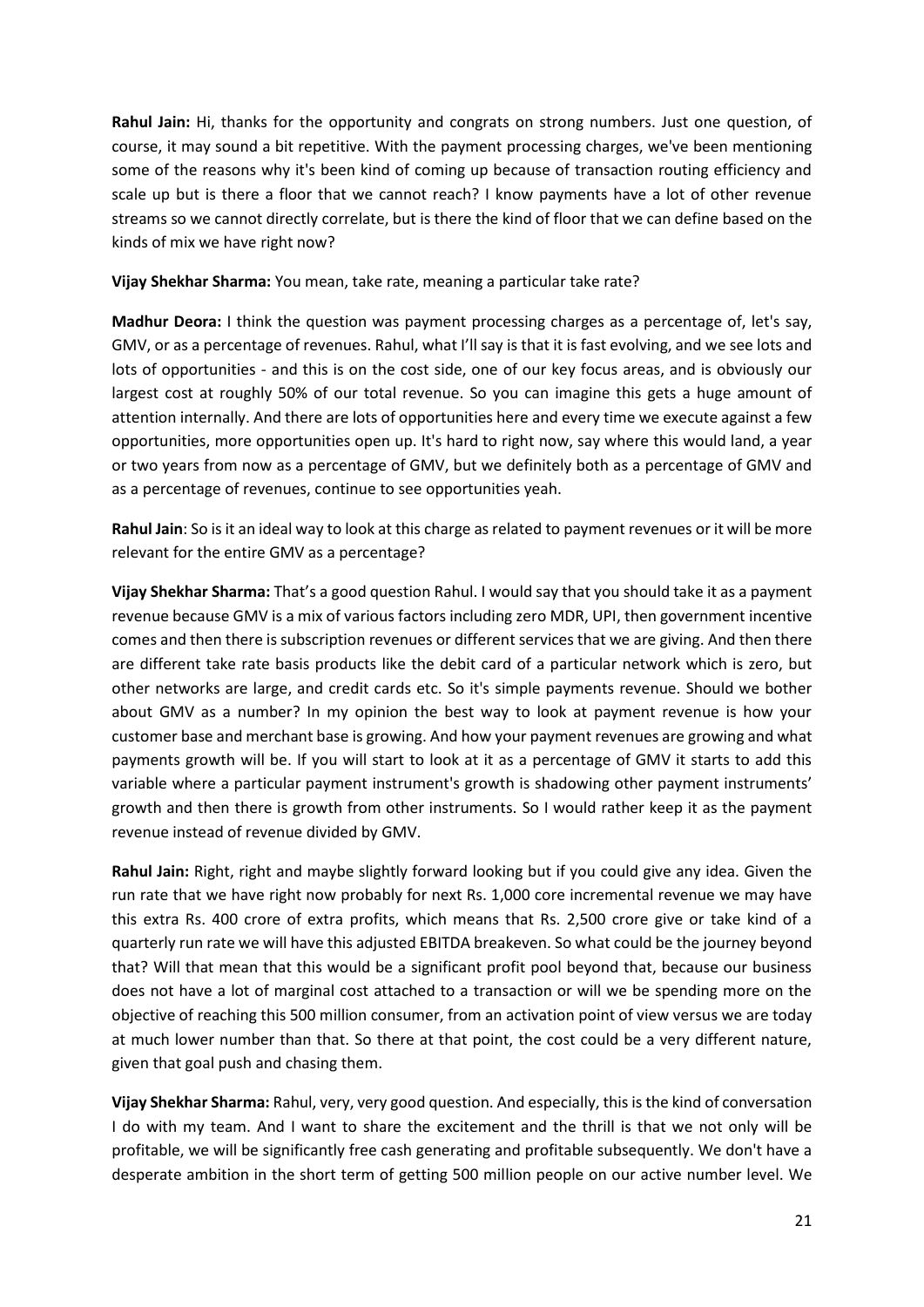would remain moderate about it. We already have signed up a lot of users, then people who create an account, people who were once active, we just went through all these kinds of different matrices, and we found out at the time of IPO, that the best thing is monthly active. So the number that you're seeing is monthly active. Surprisingly, if I was to quote 500 million customers, we already would have signed them up as a customer already, before even the IPO process. When we say bringing into the mainstream of the economy, we try saying that having a bank account, credit opportunity, wealth and insurance that any partner may like to distribute and give them access. So there is a significant dependency on partners' plan to distribute based on technology and access that we provide. It's an important thing Rahul as you've said, that it is to be understood that we will be as effective as our technology will allow our partner to reach out to the customer base, understand the customer base and offer one or two of those financial services. Our business remains payments, which is a spread and then our business remains set on credit and then subsequent two-three years forward we look at other financial services. So payment and credit, like you said, not only will be profitable at EBITDA level, let's say the sequencing wise - it would be EBITDA before ESOP, overall EBITDA, PAT, free cash, and then sizable free cash. That's the journey Rahul that we're looking at. We are clear about it that a company's moat should be free cash it generates, and the impact that it creates with the free cash incentives.

**Madhur Deora:** Rahul may I just add one more thing, which is that at the time we hit breakeven, I do expect that both in areas like lending commerce and cloud and so on, we would have still barely scratched the surface and these are large profit pools, large opportunities, and very profitable for us.

**Rahul Jain:** Right and lastly, if I can squeeze in one question, you said something about the organic insurance business, if you could elaborate a little more than on what said there?

**Madhur Deora:** We re-evaluated our insurance plans and we think at this point, it makes more sense for us to apply for an organic venture. We would have 74% stake upfront, 26% as you know in India has to be owned by an Indian person. The venture, basis our business plan, requires Rs. 950 crores of capital over 10 years. Obviously, this would go through a process with IRDA - of them approving the business plan and so on. And we believe that investing and creating long-term value by investing Rs. 950 crores over the next 10 years is a very capital efficient way for us to build this business.

**Vijay Shekhar Sharma:** I'm going to extend Rahul one more factor here that we look at it as a 3 - 5 year forward business for us. We don't look at it as short term. Number two, any of these plans that we are talking about and a few minutes back I was answering for any other capital gain or other things that could be added into the bottom line - we look at the operating breakeven meaning cash that we generate from the business and cash we spent in the business remains committed and we are aggressively convinced, further convinced, that it will be achieved definitely by that time period. So this is more for planning three, five years forward and as you understand these various approval processes take time.

**Madhur Deora:** And Rahul, sorry - one final point to Vijay's final point, our focus does not change. Our focus is very much what Vijay described right at the beginning of the call, which is payments and credit.

**Rahul Jain:** Right. And just one bit more clarification, since we would be investing this money, of course, a big part of it will be capitalized. But whatever opex we would be generating over, let's say,